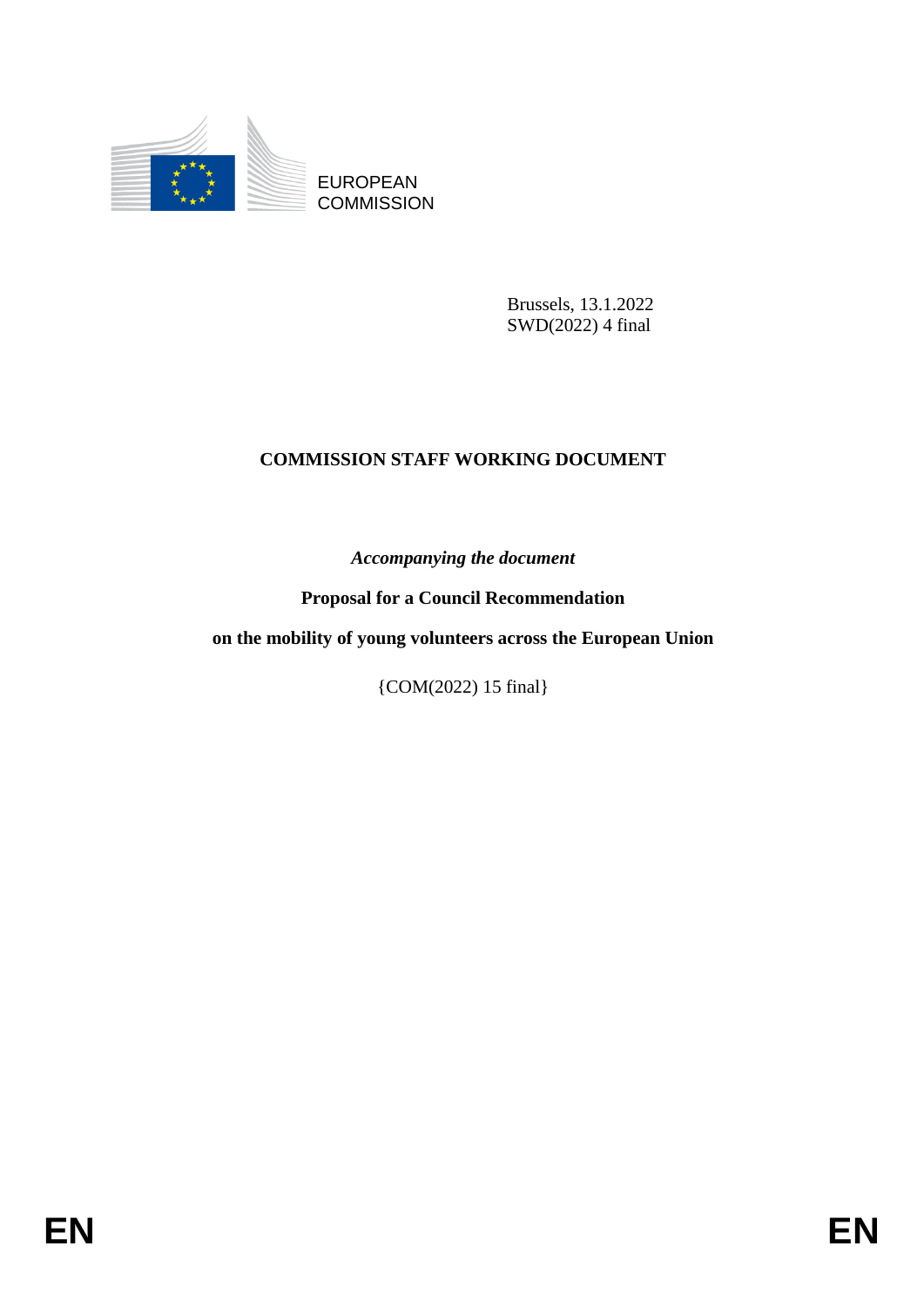### **Contents**

| 2.1 The 2008 Council recommendation on the mobility of young volunteers across the European        |  |
|----------------------------------------------------------------------------------------------------|--|
| 2.2 Evaluation of the EU Youth Strategy and the Council Recommendation on the mobility of          |  |
|                                                                                                    |  |
| 2.3.1                                                                                              |  |
| 2.3.2                                                                                              |  |
| 2.3.3                                                                                              |  |
| 2.4 Expert group report on Promoting the mobility of young volunteers and cross-border             |  |
| 2.4.1.                                                                                             |  |
|                                                                                                    |  |
| 3.                                                                                                 |  |
| 3.1                                                                                                |  |
| 3.2                                                                                                |  |
| Survey as part of the study on removing obstacles to cross-border solidarity activities 21<br>3.3. |  |
| Focus Group as part of the study on removing obstacles to cross-border solidarity<br>3.4.          |  |
| 3.5.                                                                                               |  |
| 3.6.                                                                                               |  |
| Analysis of replies on the basis of the different stakeholder categories and per<br>3.6.1.         |  |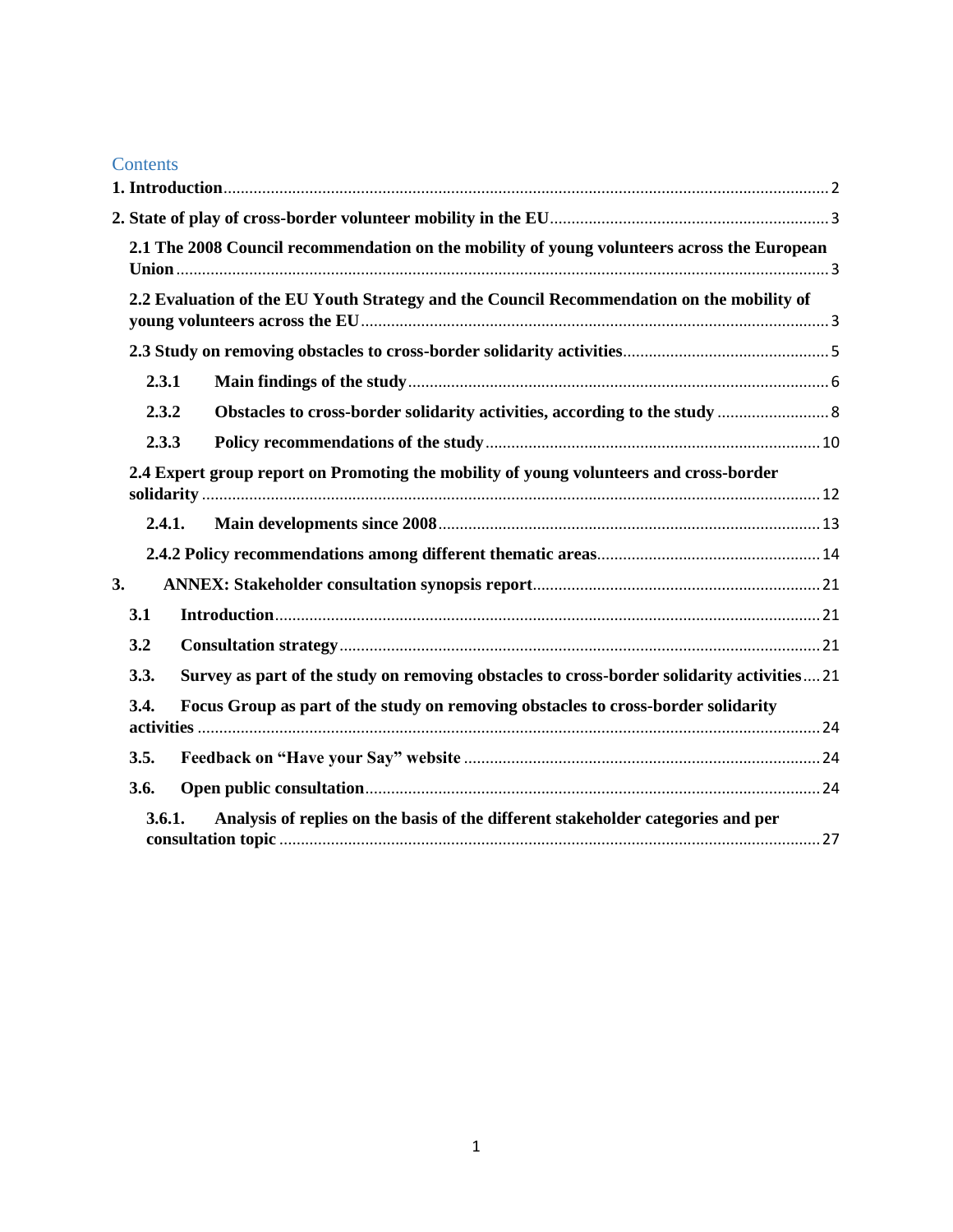#### <span id="page-2-0"></span>**1. Introduction**

Volunteering, both within and beyond the Union, constitutes a rich experience in a non-formal and informal learning context and enhances young people's personal, socio-educational and professional development, active citizenship, civic participation and employability. In addition, volunteering is an expression of solidarity, which is at the core of the European project. Transnational volunteering across the EU contains an additional dimension, namely that of helping a community in a different country, increasing intercultural understanding, and learning and working in a foreign language. The European labour market values multilingualism, multiculturalism and adaptability. Experience shows that moving out of one's comfort zone by volunteering in a different country strongly impacts a young person's personal and professional development. Opening up more transnational volunteering opportunities for Europe's young people translates into their increased employability, greater self-confidence, and greater support for the European project through a heightened sense of European citizenship.

Europe's young people have been engaging in volunteering activities for a long time, thereby supporting local communities and responding to unmet societal needs. Volunteering activities have the concrete potential to mobilise young people for positive causes and help them develop essential skills and competences for their own development. This is true for all young people, including those from disadvantaged backgrounds. The recent Covid-19 pandemic has shown once again that young people were quick to rise to the challenge and to express their solidarity, including inter-generational solidarity, through practical action. At the same time, the pandemic has had dramatic effects on young people's mental health, education and employment. For all these reasons, President von der Leyen proposed to make 2022 the European Year of Youth, "a year dedicated to empowering those who have dedicated so much to others".

This Staff Working Document accompanies and supports the proposal for a Council Recommendation on the mobility of young volunteers across the European Union and replaces the Council Recommendation of 20 November 2008 on the same topic. It contains information on the supporting evidence that underpins the Commission proposal for a new Council Recommendation. The proposal retains the main messages of the 2008 Communication, since many of them remain crucial, but supplements and updates them. It aims to facilitate transnational youth volunteering, propose policy guidance to enhance the inclusiveness, quality, recognition and sustainability dimensions of transnational youth volunteering, facilitate the complementarity between volunteering schemes in Member States and the European Solidarity Corps, and encourage mutual learning and networking in the field of transnational youth volunteering activities.

This Staff Working Document provides an overview of the steps undertaken to replace the 2008 Council Recommendation with a new Recommendation. It starts with a summary of the 2008 Council Recommendation, to provide the general context, and then presents the main outcomes of an evaluation, a study, and an expert group report. An annex contains the synopsis report on the consultation activities undertaken.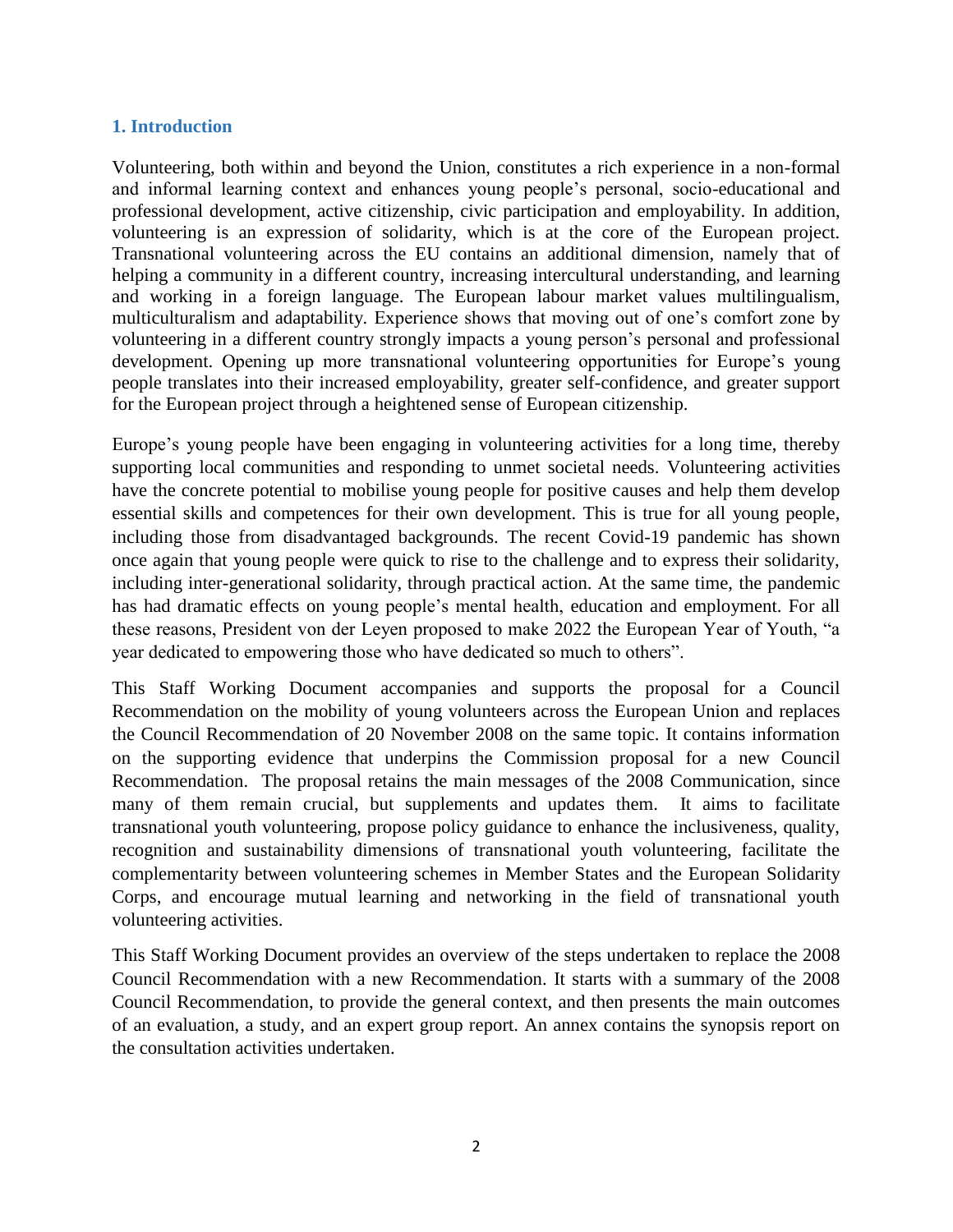<span id="page-3-0"></span>**2. State of play of cross-border volunteer mobility in the EU**

### <span id="page-3-1"></span>**2.1 The 2008 Council recommendation on the mobility of young volunteers across the European Union**

On 20 November 2008, the Council adopted a recommendation on the mobility of young volunteers across the European Union. The main objective of the Council Recommendation was to provide more cross-border volunteering opportunities for young people. The recommendation suggests raising awareness of and capacity for cross-border volunteering opportunities, reducing barriers to participation, increasing the recognition of the experience and the inclusiveness of the activity.

More specifically, the recommendation defines cross-border volunteering, recognises its benefits and identifies common potential obstacles to volunteer mobility; it provides a framework for Member States to intensify their cooperation in the field. The Council recommended that Member States promote the mobility of young volunteers by enhancing the conditions for cooperation between volunteering organisations across Europe. In accordance with their national frameworks, the Member States should raise awareness of volunteering and its benefits nationally and improve access to information on cross-border volunteering, disseminate it among potential target groups, and simplify the relevant administrative procedures. They should support the development of hosting capacity among the organisations engaged in cross-border volunteering, and provide contact points in the form of National Agencies. To reduce barriers to cross-border volunteering, the Member States should increase awareness of the importance of intercultural competences and language learning among young people. Furthermore, they should assure quality and provide sufficient information about cross-border volunteering activities and organisations. The Member States should ensure that volunteers are not discriminated against as a result of national social protection policies such as health care and social welfare, and that special visas and residence permits for third country nationals are easy to obtain. The recommendation also invited to promote appropriate recognition of competences gained through volunteering, also using EU-wide instruments such as Europass and Youthpass. People with fewer opportunities should be given particular attention to enhance their access to cross-border voluntary activities.

# <span id="page-3-2"></span>**2.2 Evaluation of the EU Youth Strategy and the Council Recommendation on the mobility of young volunteers across the EU**

An evaluation of the EU Youth Strategy (EUYS) and the 2008 Council Recommendation undertaken in  $2015-2016<sup>1</sup>$  found out that the 2008 Recommendation addressed some of the very relevant and persistent issues and obstacles to cross-border volunteering. The general perception among stakeholders was that the 2008 Council Recommendation was one of the key initiatives in this field, and it benefitted from having been integrated in a long-term youth cooperation framework, which allowed cross-border volunteering to be kept in EU cooperation activities. The internationalisation and mobility aspects of volunteering moved up on the agenda in several

 $\overline{\phantom{a}}$ 

<sup>1</sup>[https://ec.europa.eu/transparency/documents-register/detail?ref=SWD\(2017\)281&lang=en](https://ec.europa.eu/transparency/documents-register/detail?ref=SWD(2017)281&lang=en)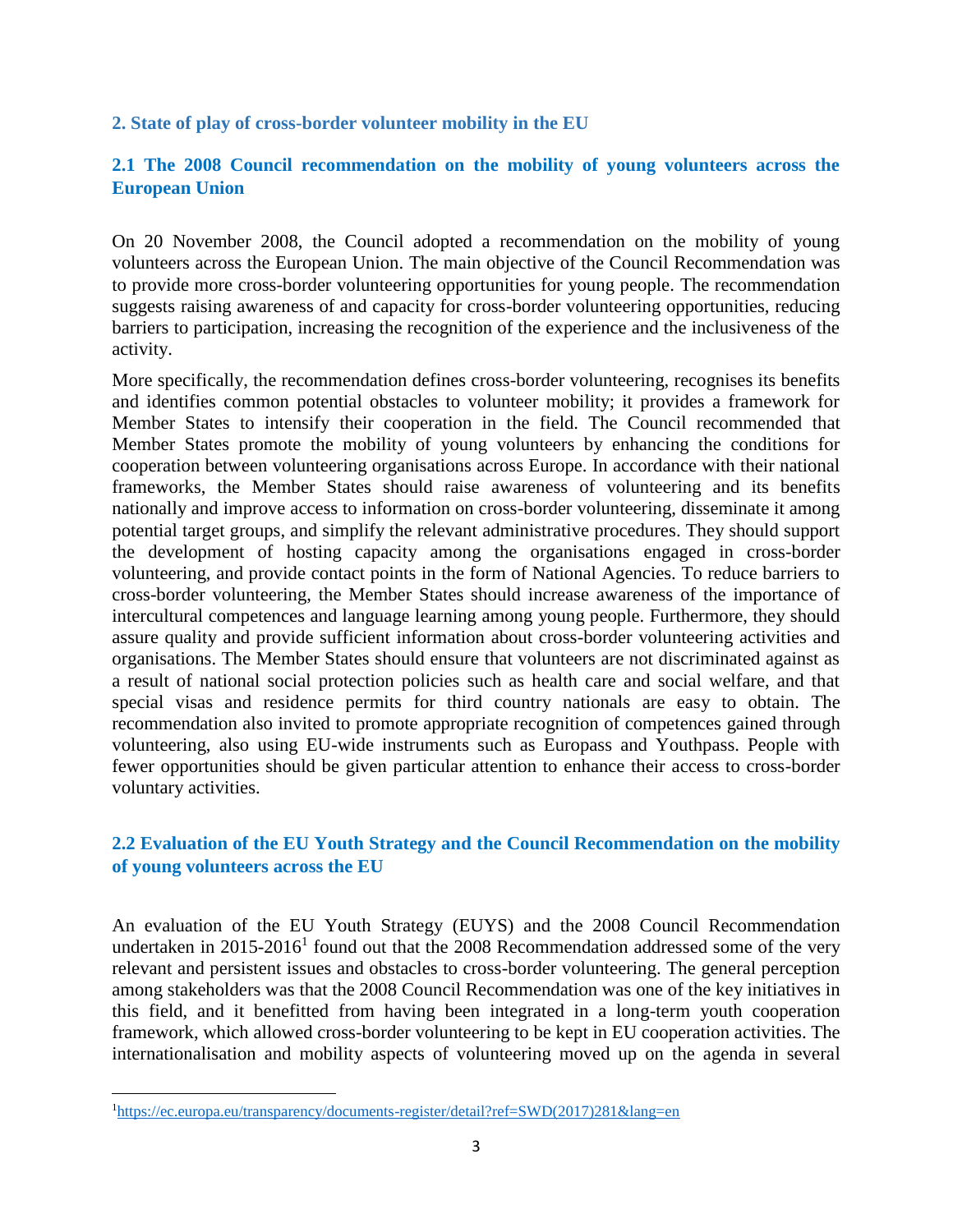countries (Austria, Belgium, Bulgaria, Denmark, Lithuania, Latvia, Poland, Portugal, Romania, Slovenia and Slovakia), and legal frameworks and tools were developed in a number of Member States to recognise its value. The Strategy also complemented Member States' efforts of increasing cross-border volunteering opportunities through enhancing the mobilisation of funds for the European Voluntary Service (EVS) and the support to the dissemination of information. At the same time, it is important to note that it was a challenge during the evaluation to distinguish the influence of activities launched under the auspices of the Recommendation from the volunteering activities under the 2010-2018 EUYS. The assumptions made about the positive effects of the Council Recommendation cannot be clearly verified, as the expected effects are indirectly linked to the results of the Recommendation. Actions implemented within the framework of the Council Recommendation are generally considered as complementary to other voluntary activities organised or implemented by the youth organisations consulted. Nevertheless, the evaluation affirms that all action lines of the Council Recommendation are still relevant to the current needs and problems of young volunteers and volunteering organisations.

Information about and dissemination of cross-border volunteering opportunities was identified an essential aspect, as the interest to volunteer is low in some Member States (Portugal, Estonia, Sweden, Lithuania, Hungary). The problem to find suitable volunteers occurs in some cases, which often comes from the lack of awareness about the opportunities, and volunteering abroad is less popular among young people than participating in the Erasmus+ university exchanges. Therefore, awareness-raising actions remain highly relevant to spread information about the available opportunities. Eurodesks and the European Youth Portal helped young people find information about volunteering opportunities abroad, but the tools are generally not well-know, and concerns exist in connection with user aspects and up-to-date information. In some countries (Italy, Spain), volunteering serves as an alternative to not finding a job in their home country, and as a consequence, more people from these countries wish to volunteer than the number of available placements (e.g. in Estonia and Sweden). This demonstrates that there is still a great need for developing opportunities for cross-border volunteering within and beyond the European Solidarity Corps programme. In most countries, the European Voluntary Service (predecessor programme of the European Solidarity Corps) proved to be the only opportunity to volunteer abroad and that the majority of the beneficiaries (70%) initiated cross-border activities within Youth in Action/Erasmus+ programme.

The evaluation concluded that there is a need for simplifying the procedures for cross-border volunteering, as such processes were reported to be highly bureaucratic through the European Voluntary Service. However, this creates capacity- and resource-related challenges for local and small-sized NGOs. They also communicated that there is little support to deal with the administrative issues when sending volunteers to non-EU countries. Consequently, the demand for simplifying the procedures remain relevant. The need for better recognition of volunteering experience remained an issue at the time of the evaluation, even though the Recommendation seems to have contributed to the increasing popularity and recognition of the Youthpass and Europass certificates. Member States have taken steps in this field, but the demand for better recognition and validation is still valid. This is underpinned by that fact that many volunteers, who return from abroad, face problems with the value of volunteering experience and skills acquired, as they are often under-estimated and that the recognition of Youthpass by employer still seems to be low.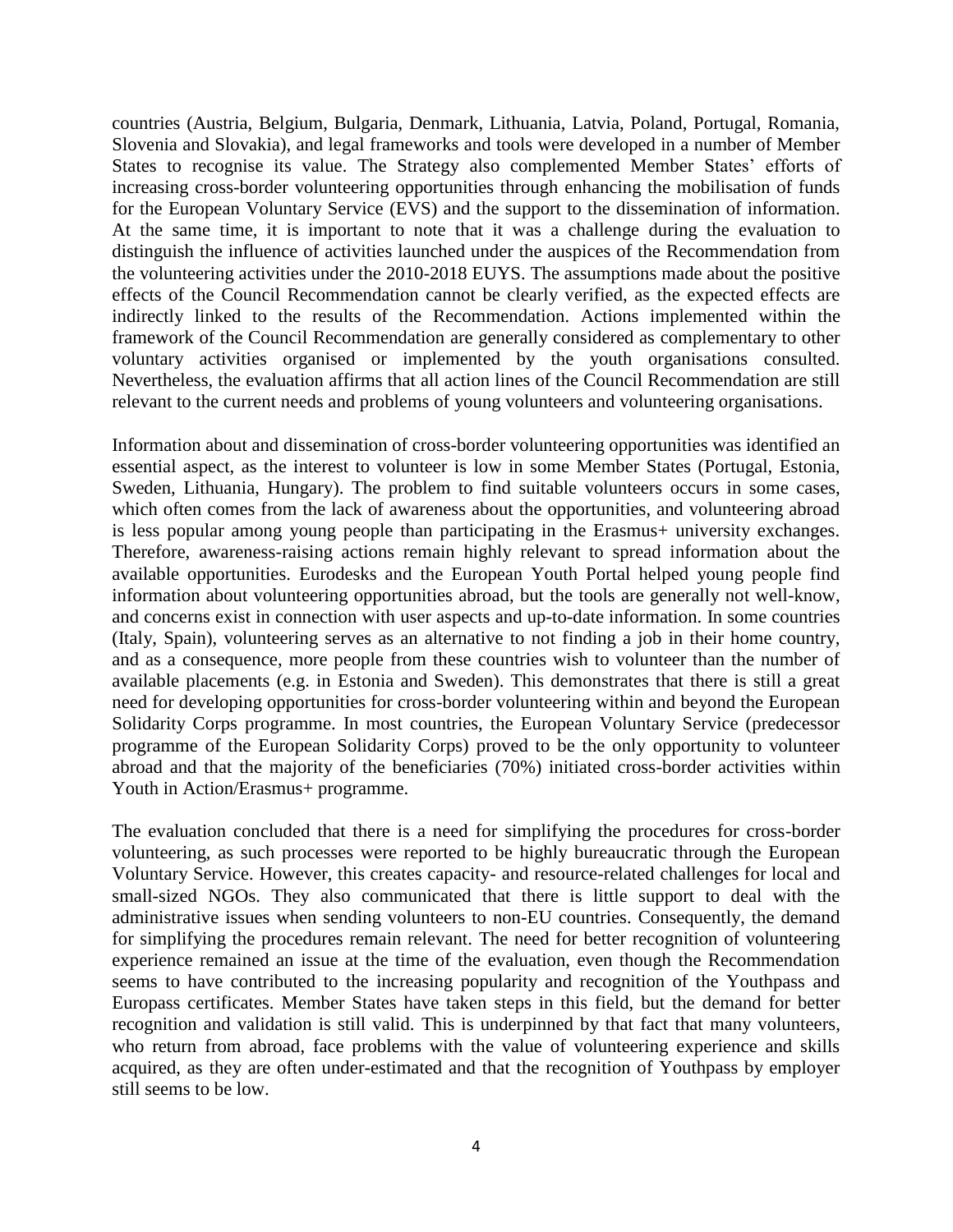The inclusion of people from disadvantaged backgrounds was identified as a more pressing issue in 2015 than it had been in 2008, as were visa applications and attitudes towards foreigners in the wake of the migrant crisis. This shows that more work needs to be done to reduce barriers to cross-border mobility for young people from third countries, and make volunteering abroad more accessible for young people with fewer opportunities (NEETs: neither in employment, education or training, young people with disabilities, those from rural areas and youth from migrant and minority background).

The action lines of the Council Recommendation did not adequately address all the needs and challenges of volunteering organisations. One of the most frequently reported need was the increase in quality volunteering projects, which can be limited by insufficient training and capacity coupled with a lack of funding opportunities. The quality of the learning experience is important for the volunteer in order to acquire transferable skills and competences. Consequently, volunteer management should be addresses at policy level and supported in practice. Other emerging needs identified but not addressed by the Recommendation included the lack of stable funding resources and/or the link to the available EU instruments (e.g. Erasmus+), the digitalisation of volunteering, and the introduction of "EU volunteer" status to facilitate visa and tax solutions for cross-border volunteers.

Based on the gathered information, the evaluation recommends the formulation of more ambitious objectives and more explicit links to the EU funding programmes. In order to improve the relevance and coherence of policy level cooperation and funded initiatives, the issue of the Recommendation's action lines being more reflected in the annual or national programme priorities of the Erasmus+ was also raised by the evaluation.

**All in all the evaluation concludes that although the 2008 Council Recommendation managed to address and identify the needs of young volunteers and volunteering organisations, they remained relevant. This was particularly the case in the fields of quality in 'volunteer management', information and dissemination activities on crossborder volunteering opportunities accompanied by the rights and responsibilities of the volunteers, making volunteering mobility more accessible to young people with fewer opportunities and reducing barriers to volunteering mobility.**

### <span id="page-5-0"></span>**2.3 Study on removing obstacles to cross-border solidarity activities**

 $\overline{a}$ 

The study on removing obstacles to cross-border solidarity activities<sup>2</sup> was carried out between June 2019 and January 2020 by PPMI Group with the assistance of the Office for Economic Policy and Regional Development as a subcontractor, as well as individual external experts. The purpose of the study was to identify the key obstacles to cross-border solidarity activities that persist at policy and organisational levels across the EU Member States, and to formulate concrete policy recommendations that can be fed directly into the review of the

<sup>&</sup>lt;sup>2</sup> Study on removing obstacles to cross-border solidarity activities, PPMI Group in cooperation with EPRD, 2020, https://op.europa.eu/en/publication-detail/-/publication/1a7042cb-e678-11ea-ad25-01aa75ed71a1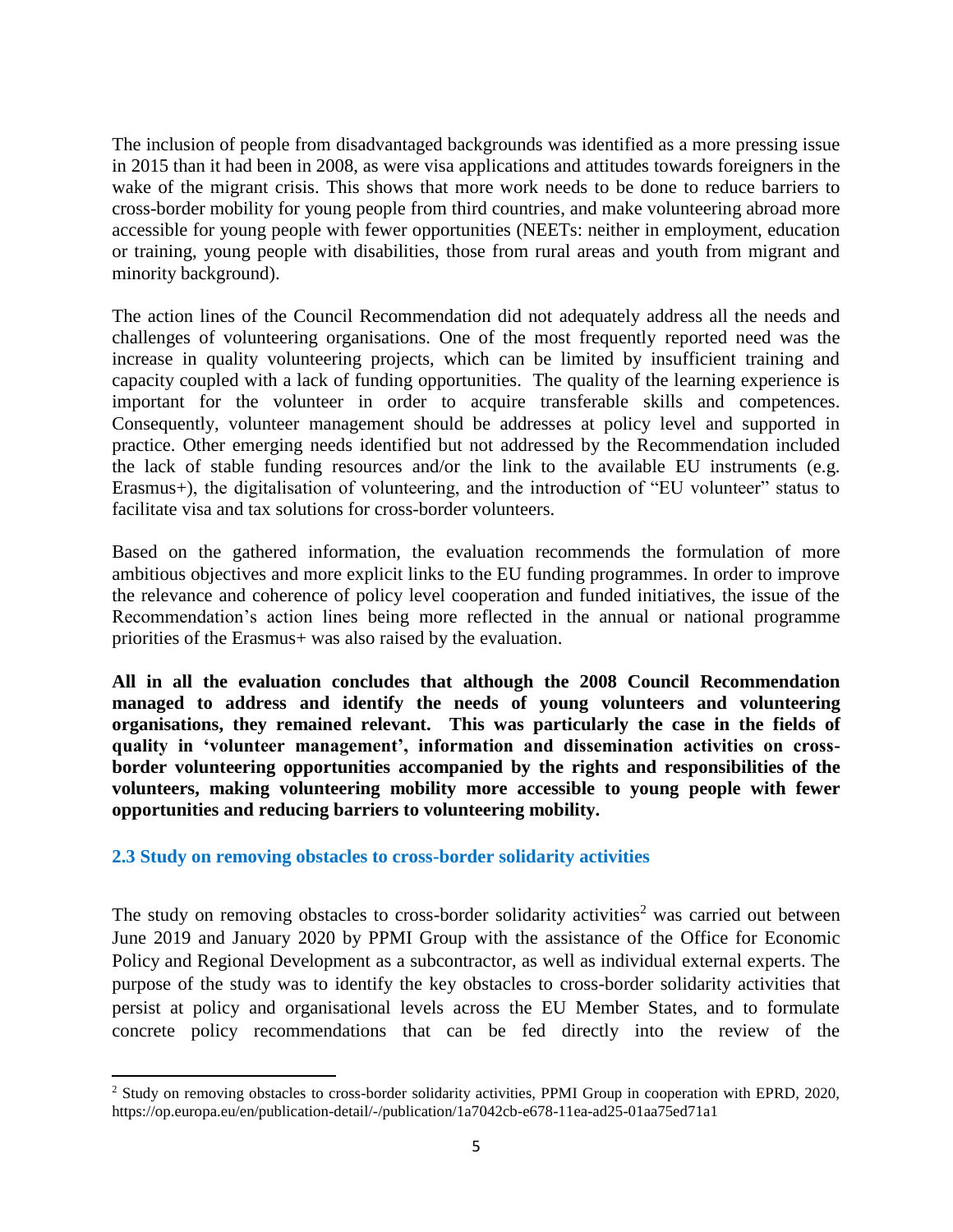Recommendation. The study complements the work of the Expert Group on the mobility of young volunteers and cross-border as well. The main focus of the study was volunteering, but it also covered traineeships and jobs within the solidarity field to the extent that they are relevant to the activities of the European Solidarity Corps programme.

This study required the collection, processing and synthesising of both qualitative and quantitative data. It embraced a mixed-methods research design, tailored by study team specifically for this assignment. These included extensive desk research and the mapping of information at country level (resulting in the preparation of 28 country fiches), analysis of administrative and monitoring data on European Solidarity Corps projects and the Commission's survey of European Voluntary Service participants. Interviews with officials from the European Commission, stakeholders at EU level, National Agencies and National Authorities, as well as representatives of the schemes/projects selected for good-practice case studies and a survey of organisations that hold the European Solidarity Corps Quality Label or are accredited under Erasmus+ youth volunteering were carried out. In addition, five good-practice case studies were prepared and a workshop with the Expert Group on the mobility of young volunteers and crossborder solidarity was organised in Brussels to discuss the study's findings.

# <span id="page-6-0"></span>**2.3.1 Main findings of the study**

The study underlines the importance of the 2019-2027 EU Youth Strategy in terms of youth solidarity, as it includes the removal of the obstacles to and the facilitation of volunteering among its objectives. The Strategy aims to expand the 2008 Council Recommendation on the cross-border mobility of volunteers, and to strengthen the potential and inclusiveness of the European Solidarity Corps programme through policy cooperation and community building.

Youth participation in organised volunteering activities has been increasing since 2011, but the participation of young people is still relatively low. The number of volunteers going abroad grew in most countries with Greece and Austria having the sharpest increase rate (8%). Lithuania, Bulgaria, Slovenia and the Netherlands demonstrated a decrease in the number of this category, while stagnation could be observed in Latvia. **In general, the share of cross-border volunteers remains relatively low (at 8%) when compared to in-country solidarity activities**, although the overall increase of 2% between 2014 and 2017 demonstrates a positive trend.

Volunteering traditions and cultures differ among the Member States, but volunteering is popular and developing. **People generally prefer episodic and occasional (short-term and spontaneous) volunteering activities to regularly organised ones**, which usually require longterm commitment. This also underpins the problem of finding dedicated long-term volunteers, which had been identified as a challenge in previous studies as well. Apart from the low popularity of cross-border volunteering, the tradition and culture of volunteering in the EU appear to be well-developed and favourable to both volunteers and volunteering organisations. The study divides Member States into four categories on the basis of volunteering culture and tradition: Member States with comparatively well-developed tradition of volunteering with the related activities being popular and valued by society; countries that have a volunteering tradition, but solidarity activities are relatively unpopular; Member States with a developing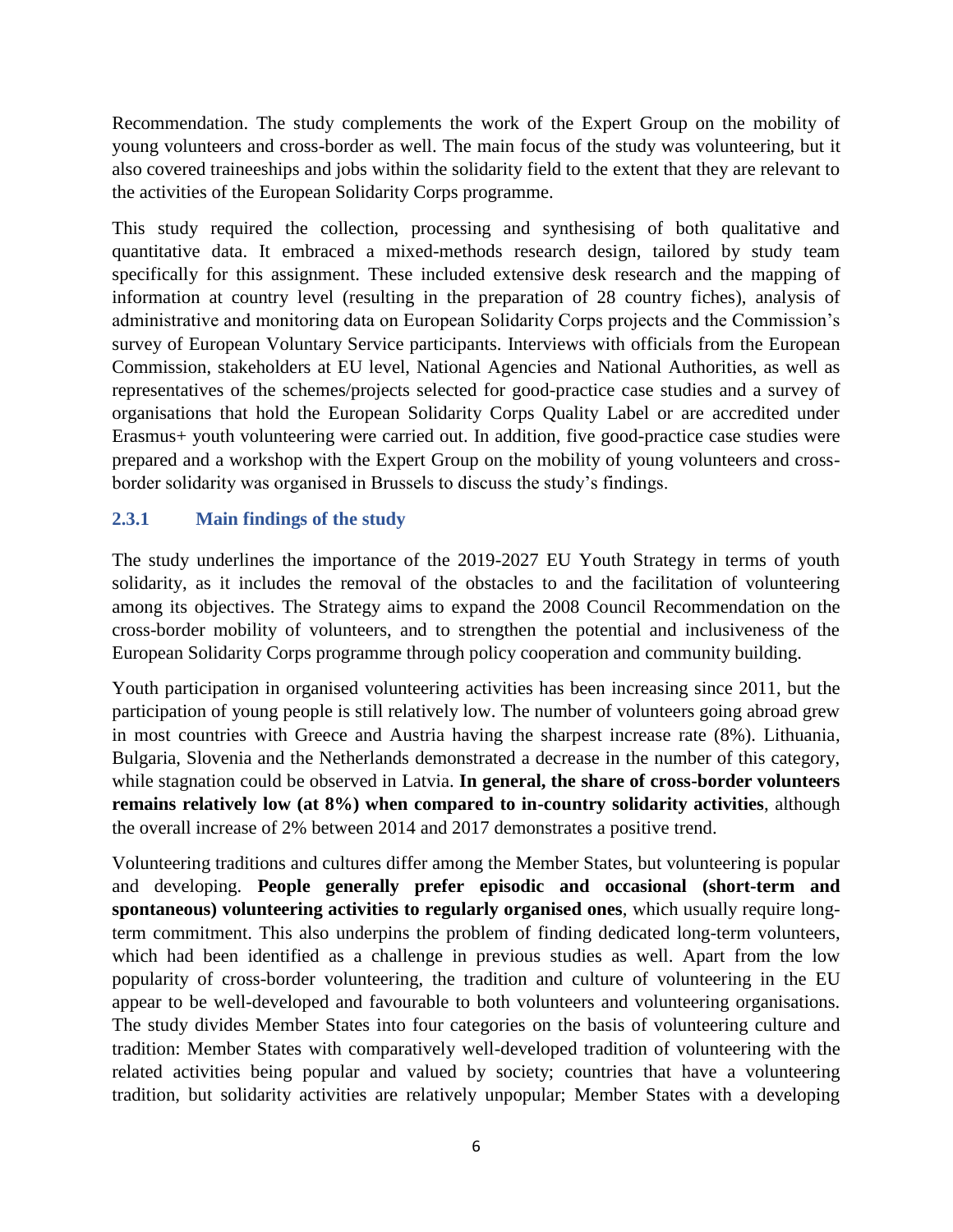volunteering tradition, but where such activities are popular and countries with developing volunteering tradition, where solidarity activities are relatively unpopular. Based on these categories, the study concludes that **different measures are needed to address the existing obstacles and challenges in Member States**.

17 Member States (Italy, Spain, Sweden, Austria, Slovenia, France, Slovakia, Belgium, Bulgaria, Cyprus, Finland, Germany, Ireland, Luxembourg, Poland, Malta, Spain) possess one or more national/regional schemes supporting cross-border solidarity activities, although these do not necessarily target young people. However, the absence of a national cross-border volunteering scheme does not mean that no volunteering opportunities/activities exist in that country. Volunteering activities in these Member States may be provided by privately run organisations, some of which can be international. **The supply for cross-border volunteering opportunities varies across Europe**. The study found that there are opportunities for the mobility of EU volunteers to non-European countries, bilateral volunteering projects usually between neighbouring countries and broader national civic schemes have developed opportunities for foreign exchanges as well. **For Romania, Hungary, Lithuania, Latvia, Portugal, Cyprus and Croatia however the European Solidarity Corps Programme is the only structured crossborder volunteering programme offering funding for young persons,** although local organisations in these countries may also provide cross-border volunteering opportunities. The Corps therefore is highly relevant in countries that lack opportunities for young people to engage in cross-border solidarity activities, and it serves as a complementary instrument to other, existing solidarity activities.

The study indicates that **most countries make efforts to build and develop capacities of volunteering organisations** by improving their organisational practices and the competences and skills of the people who manage groups of volunteers. The most common policy instrument is training and information dissemination initiatives organised by public authorities and agencies. Capacity building is also aided by developing different guidelines and standards, which mainly possess recommendatory nature. It can also be observed that there are generally no rigid centralised quality assurance frameworks for volunteering organisations and projects in Member States. The evaluation of individual projects relies largely on the organisations that implement them. **Quality assurance** is usually ensured through the conditions required for organisations to receive public funding, for example with an obligation for financial reporting.

**Countries are committed to awareness-raising about** cross-border volunteering opportunities for young people, but the **information on available volunteering opportunities are usually not integrated into a single system**. Nevertheless, countries tend to have centralised youth information portal/online volunteering database on the available volunteering opportunities. Awareness-raising actions include the organisation of regular, dedicated events aimed at popularising raising awareness of volunteering and local/municipal volunteering and information centres also contribute to the dissemination of volunteering opportunities.

**As far as the 2008 Council Recommendation on the mobility of young volunteers across the European Union concerned**, the study came to similar conclusions as the Evaluation of the EU Youth Strategy and the Council Recommendation on the mobility of young volunteers across the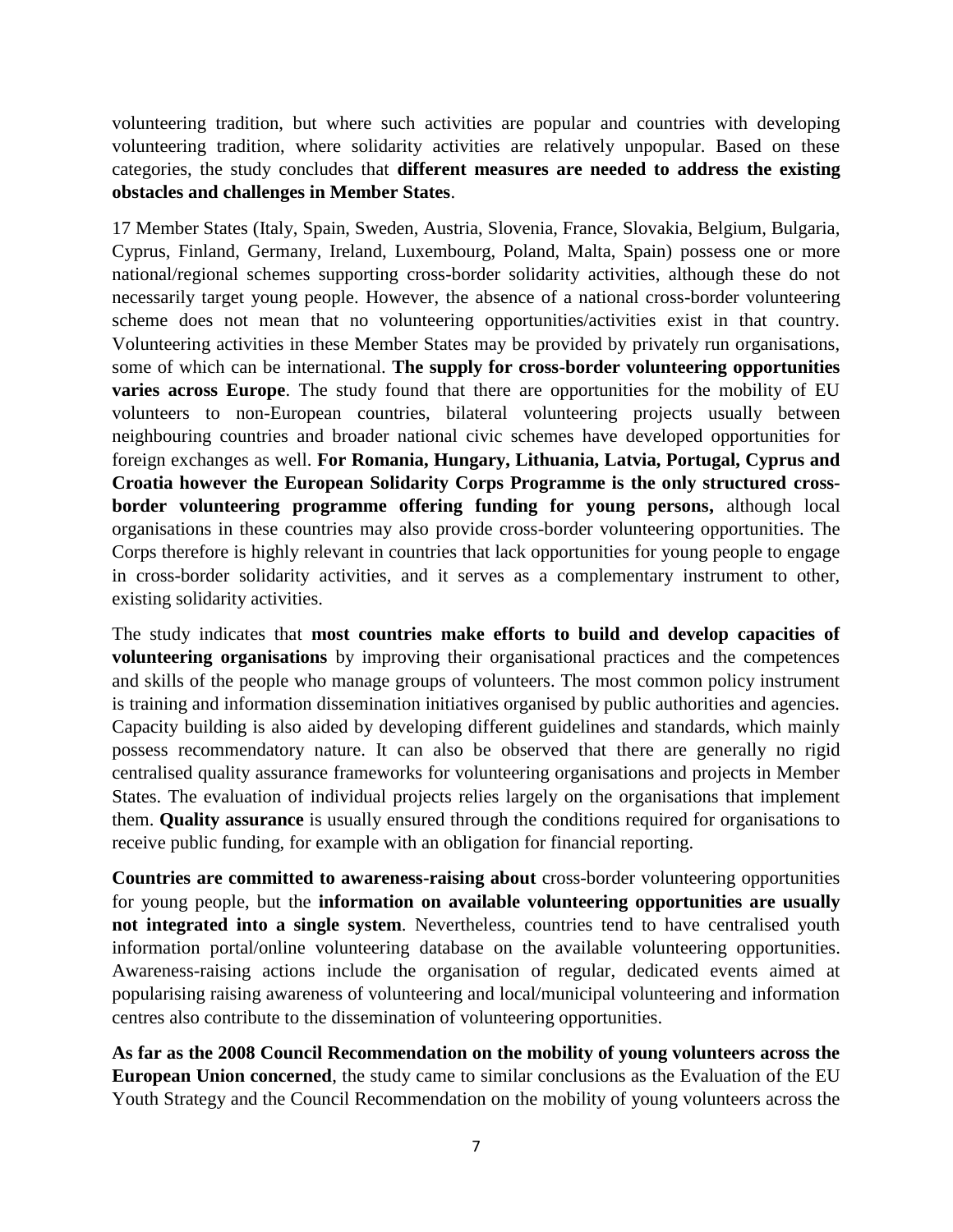EU. The Recommendation provided a clearer understanding of what cross-border volunteering entails, but the lack of quality assurance mechanisms persists and there is still more room in terms of recognition of skills and competences acquired through volunteering activities. The study concludes that Recommendation pushed volunteering up the on the agenda of policymakers and into national youth strategies. However, its general provisions makes it difficult to measure the Council Recommendation's impacts, which varied among Member States from widespread stakeholder consultations to having a limited impact and awareness. The non-binding character of the Recommendation and the lack of ambition and direct link to EU funding instruments were listed as major reasons why the Council Recommendation did not have major impact on Member States.

### <span id="page-8-0"></span>**2.3.2 Obstacles to cross-border solidarity activities, according to the study**

The study found that **no common definition of solidarity or solidarity activities exists across the EU**, aside from the definition provided by the European Solidarity Corps. This lack of a shared understanding of key terms often leads to poor understanding of the programme. The term "solidarity activities" is not used in connection with volunteering in many Member States.

**There are substantial differences in administrative and legal frameworks on volunteering across the Member States.** The study concludes that the key barrier in relation to the administrative and regulatory frameworks governing the volunteering field is their diversity, which results in a lack of alignment among EU Member States, and developing common guidelines would be a challenge because of their national circumstances. Most Member States have legal acts and definitions of volunteers and volunteering in place, but they differ significantly and do not ensure a clear legal status for volunteers. Too rigid or loose definitions can lead to barriers and obstacles in terms of working conditions and the definition of roles. Formal and informal types of volunteering can also create obstacles when it comes to the formulation of legal frameworks in Member States. These frameworks can also change dynamically, and in some cases, the process of its development is slower which often stems from the lack of political will. A number of countries do not have a dedicated law on volunteering, but provisions on volunteering are included in other policy documents.

### **Difficulties in obtaining visa and residence permits as a volunteer coming from a thirdcountry are still relevant.**

**Provision and portability of entitlements and benefits to volunteers are not uniformly ensured***.* The provision and portability of entitlements and benefits such as health insurance and unemployment or disability benefits, along with the taxation of various reimbursements, are important factors for long-term cross-border volunteers. Information about the governance of these provisions are scattered in many cases and volunteering and traineeships might fall under the supervision of different policy areas and strategies.

**Another key obstacle is the lack of sufficient awareness of cross-border volunteering opportunities.** Even though the majority of volunteering organisations agree that sufficient opportunities exist for both in-country and cross-border volunteering, the fragmentation or lack of efforts to raise awareness of the value and benefits of cross-border volunteering experience, as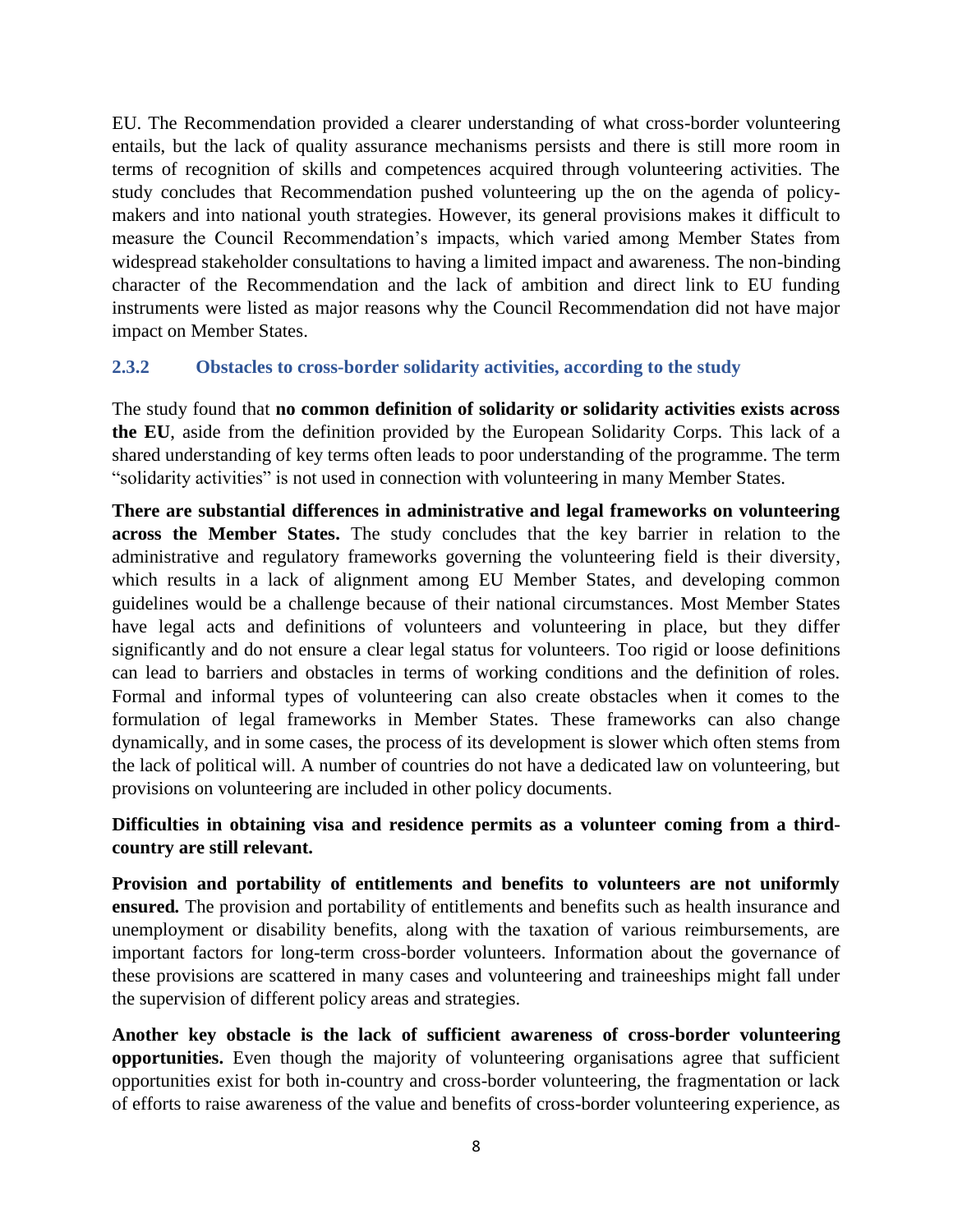well as of opportunities to volunteer abroad, are further obstacles identified by the study. Although most EU Members States have instruments and tools aimed at promoting and raising awareness of existing volunteering opportunities, these efforts are usually neither systemic nor integrated and it is one of the key challenges facing the volunteering/solidarity sector in Europe. Lack of awareness can also originate from the differences in the socio-economic background of young people, as persons from disadvantaged groups and those from rural areas are often reported as being less informed.

**The study concluded that there is a lack of sufficient recognition of volunteering experience.** There is mixed feedback about the employers' perceptions of volunteering experiences and their value. The absence of a unified national framework for the recognition of skills and competences acquired through volunteering activities (especially for European Solidarity Corps and cross-border volunteering) was identified by a number of stakeholders from different Member States as one of the key challenges and obstacles that provide a disincentive to the participation of young people in (cross-border) volunteering activities. In certain Member States, the formal recognition mechanisms available (for instance Youthpass) are insufficiently integrated, and as a result, newly developed skills often go unrecognised by prospective employers. The ability of the volunteer to communicate the skills and competences they have acquired is also a factor when it comes to recognition.

**Even though the majority of volunteering organisations have a positive view on their capacity to implement volunteering activities**, **there is a stronger need to ensure the quality of volunteering and increase the capacity of organisations in some areas.** The lack of stable funding was found as a relevant obstacle. The study also identified the need to ensure the quality of volunteering placements. Evidence from a survey indicates that another key obstacle to (crossborder) volunteering and solidarity activities is the misuse of volunteers' work and its exploitation as a substitute for regular work among some host organisations.

**The study indicates that the insufficient inclusion of young people with fewer opportunities is still relevant.** Desk research confirmed that in a number of countries, volunteering is still widely considered an activity for upper/more affluent classes, and people with fewer opportunities are underrepresented in the sector. However, 67% of the organisations surveyed positively assessed their capacity and willingness to include young people with fewer opportunities in solidarity activities. At the same time, one-third of the organisation reported that negative attitudes towards people with fewer opportunities exist in voluntary organisations. The study determined that the obstacles and challenges faced by the European Solidarity Corps are similar to those pertaining to cross-border solidarity activities in general. However, several additional challenges exist that relate specifically to the development and successful implementation of the Corps.

**Besides the above-described obstacles, the study identified a number of individual reasons, which may be obstacles to cross-border volunteering of young people.** These reasons include uncertainty or anxiety, lack of confidence and independence, adaptation problems, existing mental and physical conditions, and commitments and not being able to cope with the arising challenges. One of the main concerns is the poor command of foreign languages for both the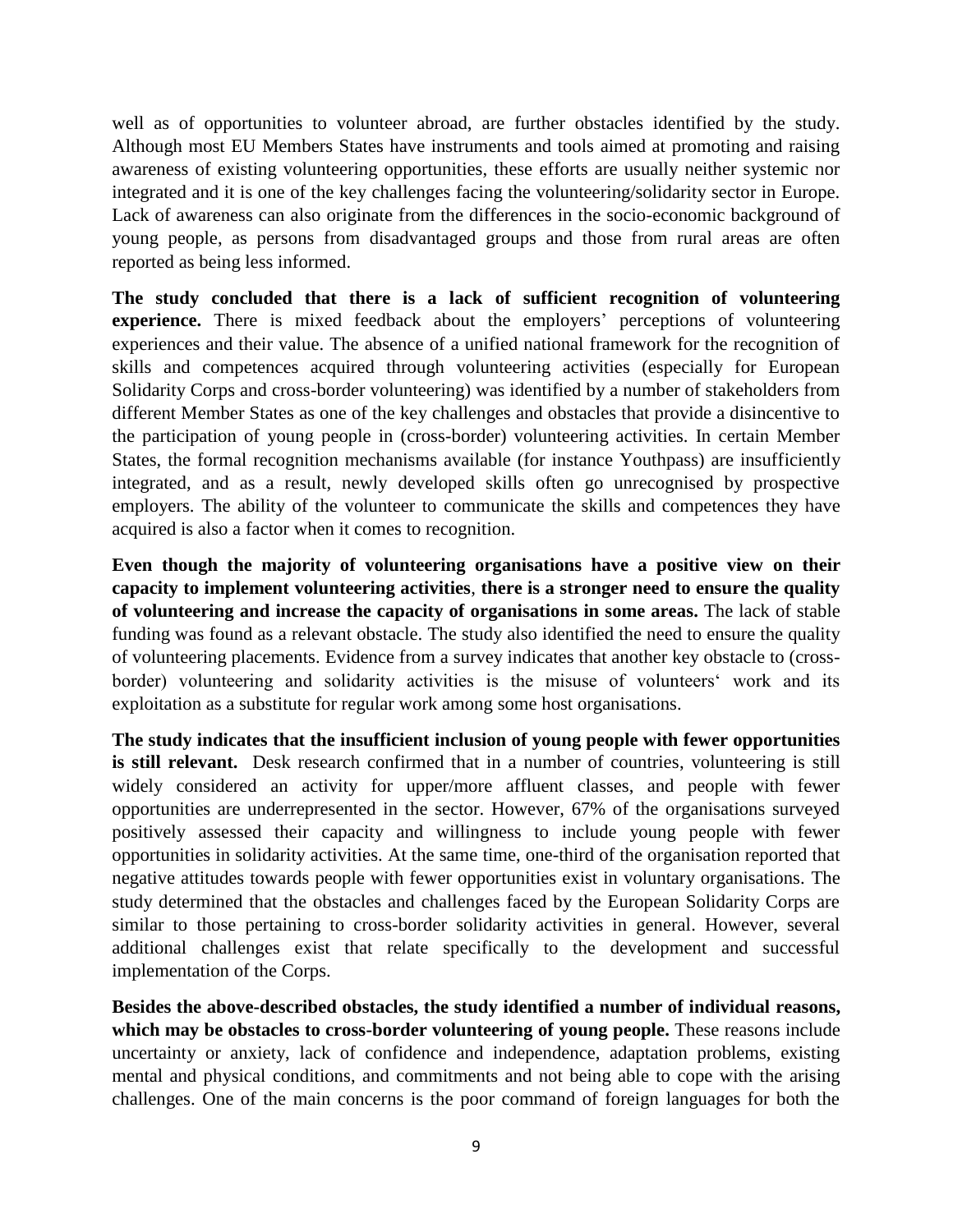volunteering organisations and young people. Financial barriers can occur both on individual and organisational level, and additional financial support is especially important for the inclusion of young people from disadvantaged backgrounds. As reflected in the recently adopted Framework of inclusion measures of the Erasmus+ and the European Solidarity Corps Programmes 2021- 2027, persons with disabilities often face costs linked to their disability and targeted financial support may facilitate the participation of young people with disabilities.

## <span id="page-10-0"></span>**2.3.3 Policy recommendations of the study**

Based on the above-mentioned findings, the study formulated recommendations to address the key obstacles to cross-border solidarity activities in general. These recommendations are relevant at both national and EU levels. A recommendation was also provided in connection to the structure and implementation of a revised Council Recommendation and possible measures to enhance it, building on the key issues identified in relation to the 2008 Council Recommendation. The recommendations and proposed actions relevant to cross-border volunteering are the following:

## **Increase collaboration to ensure the better alignment of legal and administrative frameworks and knowledge sharing between Member States**

The recommendation entails that Member States should provide openly accessible information about the national and legal administrative framework governing volunteering. YouthWiki could potentially become the main source of information in this area, and it could also further align information. There is also a need for a closer collaboration between Member States by peerlearning activities and exchange of good practice case studies. The new Council Recommendation could also promote measures to be taken in this field.

### **Clarify legal status of volunteers and participants in other solidarity activities**

Member States should take steps towards the clarification of volunteers' legal status and it should include the provisions of obligations and rights of volunteers (entitlements, benefits and their portability). Countries should aim towards a status of volunteers, which would be the same for national schemes with cross-border opportunities and the European programmes. At the same time, the definition of legal rules and regulations, as well as the status of volunteers and participants in other solidarity activities should not be so strict as to make it impossible for communities or local organisations to initiate volunteering activities.

The European Commission could provide guidelines, toolkits and recommendations to Member States. At a later stage, these minimum standards and requirements should be referenced and included in existing instruments.

# **Facilitate the obtaining of visas/residence permits for the purpose of volunteering and other solidarity activities**

Relevant rules need to be fully and correctly implemented and, where appropriate, enforced (in particular the provisions of Directive (EU) 2016/801). In addition, relevant laws of Member States should include volunteering and other solidarity activities as a ground to obtain a visa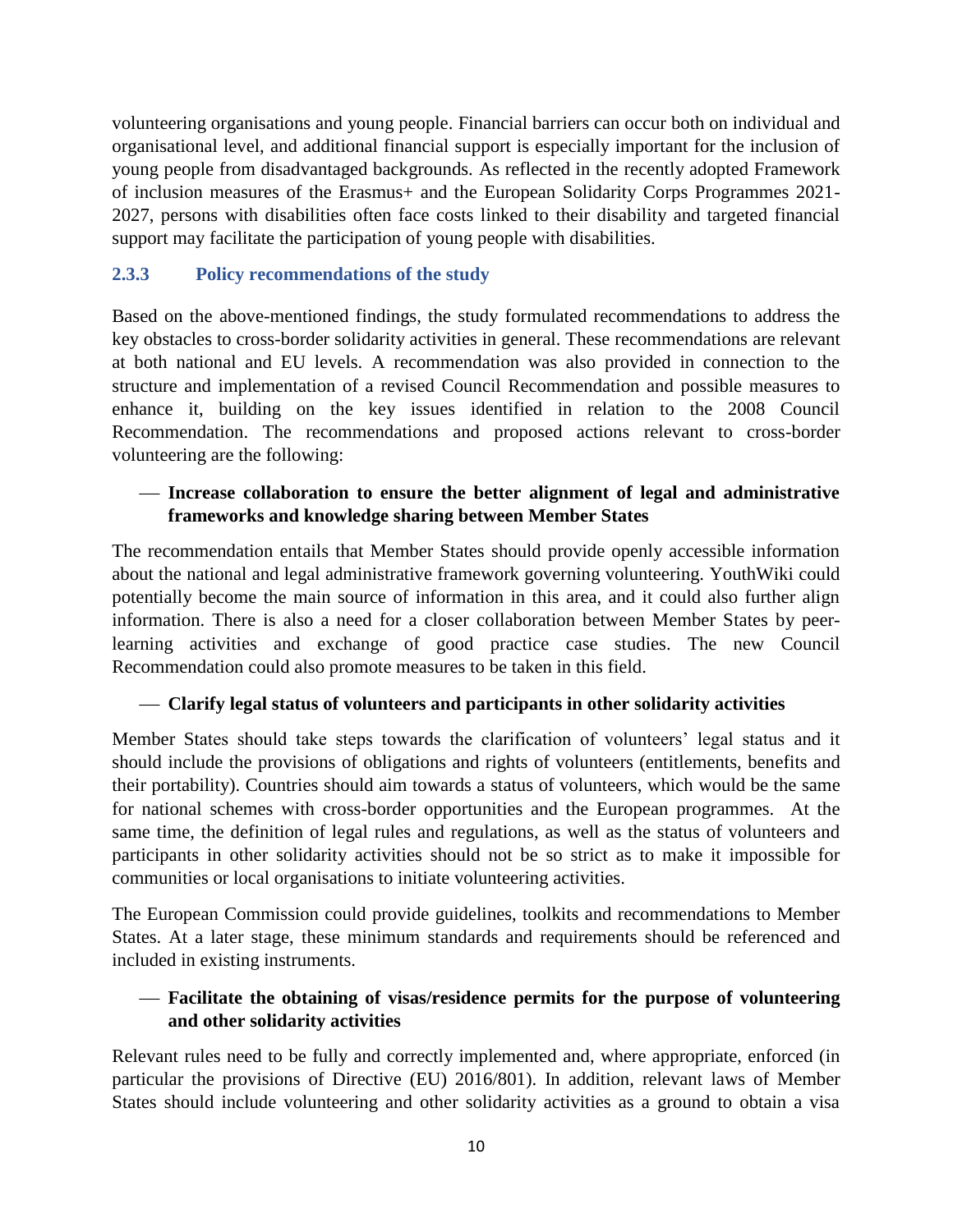and/or residence permit. The development of a fast-track visa procedure with relevant safeguards to avoid fraud is recommended. This could be achieved through special agreements on visa facilitation for participants in EU programmes, but cross-border volunteering that takes place outside EU programmes should also be taken into account.

### **Ensure the provision and portability of social benefits for volunteers**

Member States should clarify the available entitlements and benefits to volunteers, ensure crossborder portability of certain benefits (other than social security benefits) and develop crosssectoral policies to address social benefits. A review of the relevant rules in order to avoid taxation of benefits is also recommended for Member States. There is a need for agreement between Member States on minimum standards for benefits and entitlements given to crossborder volunteers. The European Commission could mediate these efforts and develop a roadmap with specific recommendations for Member States to implement the minimum European standards agreed for volunteers' benefits and entitlements. Mediation processes could also be supported by the Presidency of the Council.

## **Improve the promotion and outreach of EU and national-level cross-border volunteering schemes**

National Authorities should support the spread of information for example with "one-stop-shop " websites. Member States should be encouraged to promote information as part of formal education and secondary education curricula, and employment agencies could also promote volunteering opportunities as part of skills- and career development. The European Commission could organize cross-ministerial discussions and stakeholder groups and the updates on the European Youth Portal could also be carried out to add information about national-level schemes.

# **Improve the formal and informal recognition within EU Member States of skills and competences acquired through volunteering activities**

The European Commission could update recognition instruments like Youthpass, Europass and Diploma Settlement, and Member States should also be encouraged to use EU recognition instruments. The European Commission and Member States together should support and coordinate various events and initiatives related to recognition, and the sharing of good practices through cross-ministerial and stakeholder meeting should also be facilitated. Societal recognition of volunteering and other solidarity activities at local level should be enhanced through the development of more embedded and sustainable comparative analysis of evidence-based research on the benefits of volunteering in relation to community impact. Support for the further development of quality standards for volunteering is needed as well. Finally, the Commission should encourage the involvement of local policy makers and communities through the development of a new 'quality and community impact label for volunteering'.

### **Support the further development of quality standards for volunteering**

The European Commission should work to further develop quality standards for volunteering, including recommendatory minimum standards and guidelines. It should focus on priorities such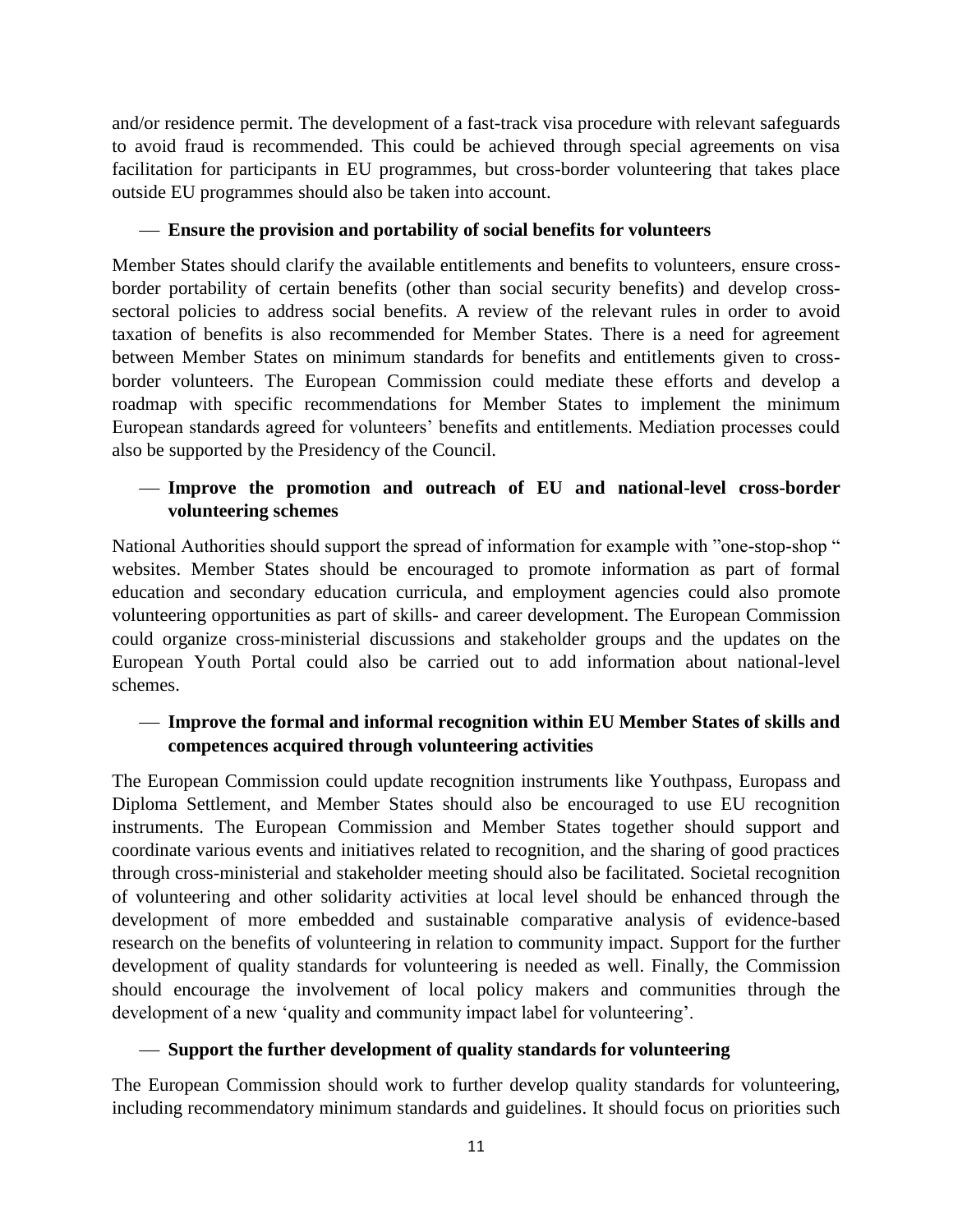as developing specific strategies, practices, methods and tools to reach and include young people with fewer opportunities in volunteering activities. Specific actions and strategies to ensure that the involvement of volunteers complements and supplements the work of paid staff should be identified.

# **Increase the inclusion within cross-border solidarity activities of young people with fewer opportunities**

In connection with this recommendation, Member States should build on existing inclusion policies, strategic approaches and tools to improve outreach and access of EU programmes to a wider audience. Measures to improve the capacity of local organisations to work with young people with fewer opportunities is also a proposed action for the European Commission and the Member States.

## **Equip the new EU Council recommendation with measurable goals and targets as well as an action plan for implementation**

According to the study, the revised Council Recommendation should be more ambitious and should include more concrete measures, as well as targets to remove obstacles to cross-border solidarity activities. Relevant developments since 2008 and the increased importance of volunteering at the policy level should be considered. It is proposed for Member States to set their own national targets and prioritise specific areas from the Recommendation that are most relevant to their national context. An action plan for implementation and a monitoring framework – providing long-term oversight – should also be developed by the European Commission. This should take into account the individual targets and priorities set by Member States. Actions in order to ensure awareness among key stakeholders and policymakers are also desirable, which could be achieved by creating concrete links to EU funding instruments and programmes, such as to Erasmus+ and the European Solidarity Corps.

# <span id="page-12-0"></span>**2.4 Expert group report on Promoting the mobility of young volunteers and cross-border solidarity**

An expert group, made up of (public and private) experts from Member States, REY Europe, the European Youth Forum and the Centre for European Volunteering met between September 2019 and September 2020. The above-mentioned study informed the expert group. The report<sup>3</sup> of the expert group was published in October 2021, with the aim to inform and inspire actors interested in the cross-border mobility of volunteers and solidarity activities. It presents examples of good practices in this field, and it also serves to propose inputs to the review of the 2008 Council recommendation on the mobility of young volunteers in Europe.

 $\overline{a}$ 

<sup>&</sup>lt;sup>3</sup> Expert Group on the mobility of Young volunteers and cross-border solidarity, Background paper to support the Commission in reviewing the 2008 Council Recommendation on the mobility of young volunteers, Ecorys, February 2020 [https://op.europa.eu/en/publication-detail/-/publication/50effcd2-271e-11ec-bd8e-01aa75ed71a1/language](https://op.europa.eu/en/publication-detail/-/publication/50effcd2-271e-11ec-bd8e-01aa75ed71a1/language-en/format-PDF/source-235472968)[en/format-PDF/source-235472968](https://op.europa.eu/en/publication-detail/-/publication/50effcd2-271e-11ec-bd8e-01aa75ed71a1/language-en/format-PDF/source-235472968)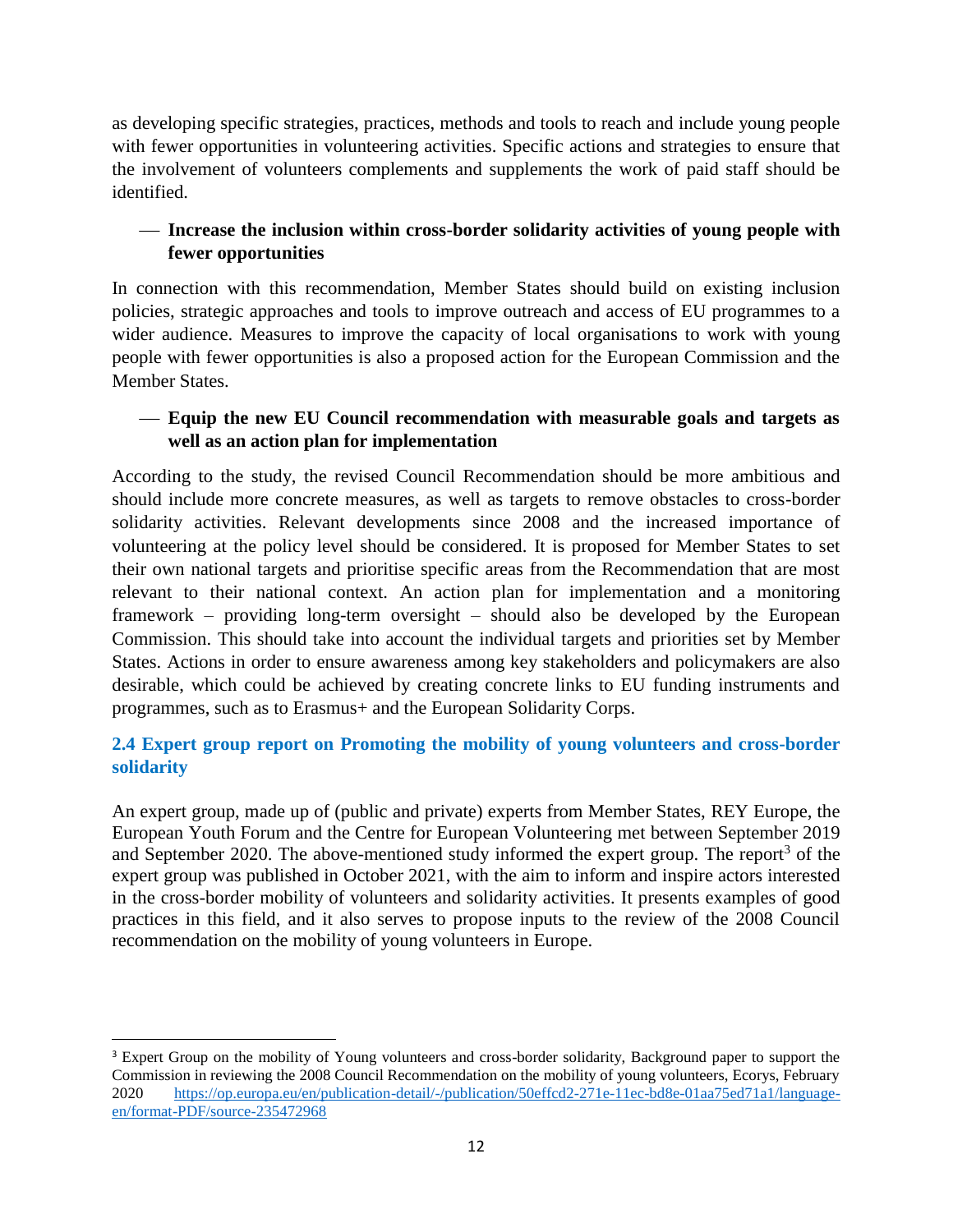### <span id="page-13-0"></span>**2.4.1. Main developments since 2008**

The report introduces the developments that took place since the adoption of the 2008 Council Recommendation, for example **the EU Youth Strategy for 2019-2027 period, which was adopted by the Council in November 2018**. Under the 'connect; core area, it invites Member States and the Commission within their respective field of competence to enable access for all young people to cross-border mobility by eliminating obstacles and implementing support measures, with special attention to young people with fewer opportunities. It also calls to encourage young people's engagement in solidarity, promoting support schemes and seeking complementary synergies between EU funding instruments. Furthermore, Member States and the Commission are invited to share best practices and further work on effective systems for validation and recognition of skills and competences gained through solidarity and volunteering activities. This shows that the EU agenda was set to review the 2008 Council Recommendation and to establish an expert group to provide inputs to this exercise.

**One of the main developments in the field is the 2016 launch of the European Solidarity Corps programme**, which replaced the European Voluntary Service. The Corps extended the programme not only in terms of funding, but also with the introduction of new types of activities, such as traineeships and jobs. Volunteering remained the main action of the programme, and under this action, solidarity activities take the form of voluntary unpaid activities that last from 2 weeks to 12 months. Young people have the opportunity to volunteer for organisations that work for the benefit of communities and in the service of general interest, in the forms of volunteering projects, volunteering partnerships and volunteering teams in high priority areas.

**New activities and areas emerged, which can be regarded as possible factors to crossborder solidarity. Cybervolunteering** is undertaken via the internet and does not require physical presence or the mobility of the volunteer. It provides new opportunities for less mobile young people, and it can be used to underpin, complement and prepare for later physical mobility. **Service learning** is a 'grey zone' between volunteering and formal education, as it includes placements that are undertaken in a solidarity context but as part of the curriculum of a formal education programme. **Voluntourism** refers to the practice of combining volunteering and a holiday, with people participating in volunteering activities as an integral part of a touristic experience. Many tour operators and NGOs recognised its business potential and started to offer travel packages that include a volunteering experience abroad. However, there is a concern that the introduction of a financial motive opens it up to risks of misuse. **Climate crisis** should also be addressed, as cross-border volunteering activities involve large numbers of people moving across borders in Europe.

**The report found that volunteering is increasingly popular among young people**, which is demonstrated by a growing demand for it. According to the 2019 Eurobarometer report<sup>4</sup>, about 31 % of young people have been involved in organised volunteering activities in 2019. The majority of activities (69 %) are aimed at changing something in the local community, but participation in cross-border volunteering has also increased, with 8 % of young respondents having volunteered abroad in 2019.

 $\overline{\phantom{a}}$ 

<sup>4</sup> <https://europa.eu/eurobarometer/surveys/detail/2224>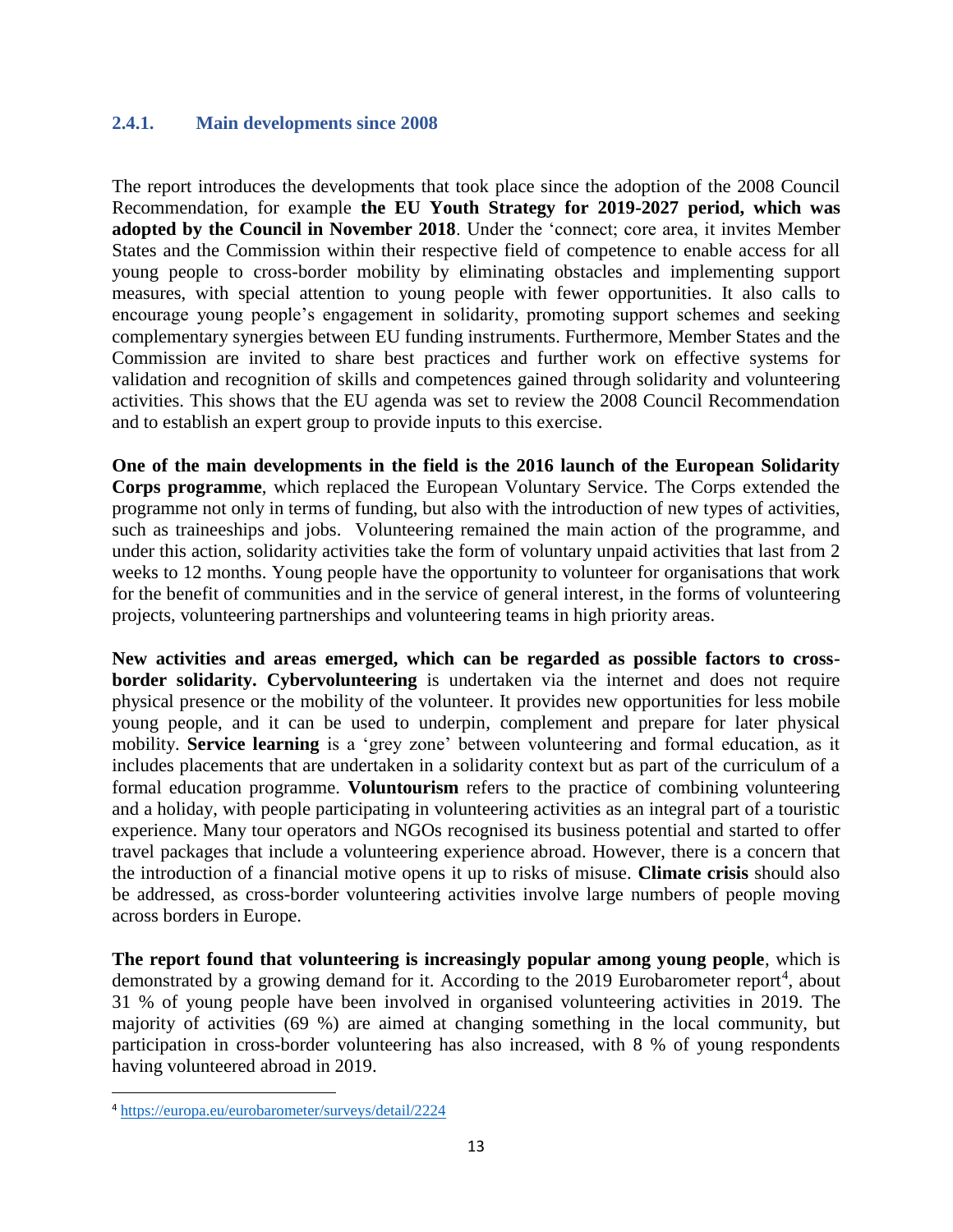#### <span id="page-14-0"></span>**2.4.2 Policy recommendations among different thematic areas**

The experts identified 15 themes that need to be addressed in order to determine specific messages and recommendations. Some of these were already included in the 2008 Council Recommendation, while other themes reflected on new developments since the adoption of the Recommendation. The COVID-19 crisis introduced a new type of barrier to the organisation and implementation of cross-border volunteering and solidarity activities. The lessons learnt from the pandemic should be addressed in the new Recommendation due to its impact on these activities. In light of the COVID-19 pandemic, the expert group decided to keep the original 15 themes, but small amendments and changes were added. The themes were formulated among three categories, namely organisational framework, participants and processes.

#### **Organisational frameworks**

#### **1. Capacity building**

The theme of the 2008 Council Recommendation in terms of the need for supporting the development of the hosting capacity for cross-border volunteers is still important. Several organisations would commit to cross-border solidarity activities, but they lack the capacity or the funds to prepare young people to go abroad. Budget cuts across Europe worsened this problem in the 5–10 years up to 2019 and it has constrained organisational capacity. The lack of ability to self-assess and self-improve also plays an important role in organisational capacity. The report suggests that the revised recommendation should not only be addressed to 'youth workers', but also explicitly encompass all voluntary organisation practitioners.

Therefore the expert groups recommends to ensure that organisations are able to adequately prepare and monitor/accompany volunteers, as well as offer returning volunteers support to continue their engagement in solidarity activities, especially youth with fewer opportunities. The mobility and training of youth workers and voluntary organisation practitioners should be supported, and cooperation and networking between mobility providers should be strengthened. Furthermore, efforts should be made to strengthen the (financial) sustainability of organisations to ensure the sufficient number of organisations with the motivation and resources to carry out in practice the intentions enshrined in the recommendation. Financial stability is especially important for those organisation whose main revenue comes from physical mobility.

#### **2. Community involvement and impact**

The 2008 Recommendation mainly focused on volunteers and the outcomes of their participation. The acquisition of competences and the development of active citizenship were considered as well. However, the report states that besides the hosting community, the sending community should also receive particular attention. It is important to recognise that community impact is also a major benefit of volunteering and solidarity activities.

The specific recommendations in relation to this theme include the recognition of the two beneficiaries of cross-border volunteering and solidarity activities: the individual participants and the communities. Support should be given to returning volunteers to enable them to continue to engage in solidarity activities. The impact of volunteering and solidarity activities should be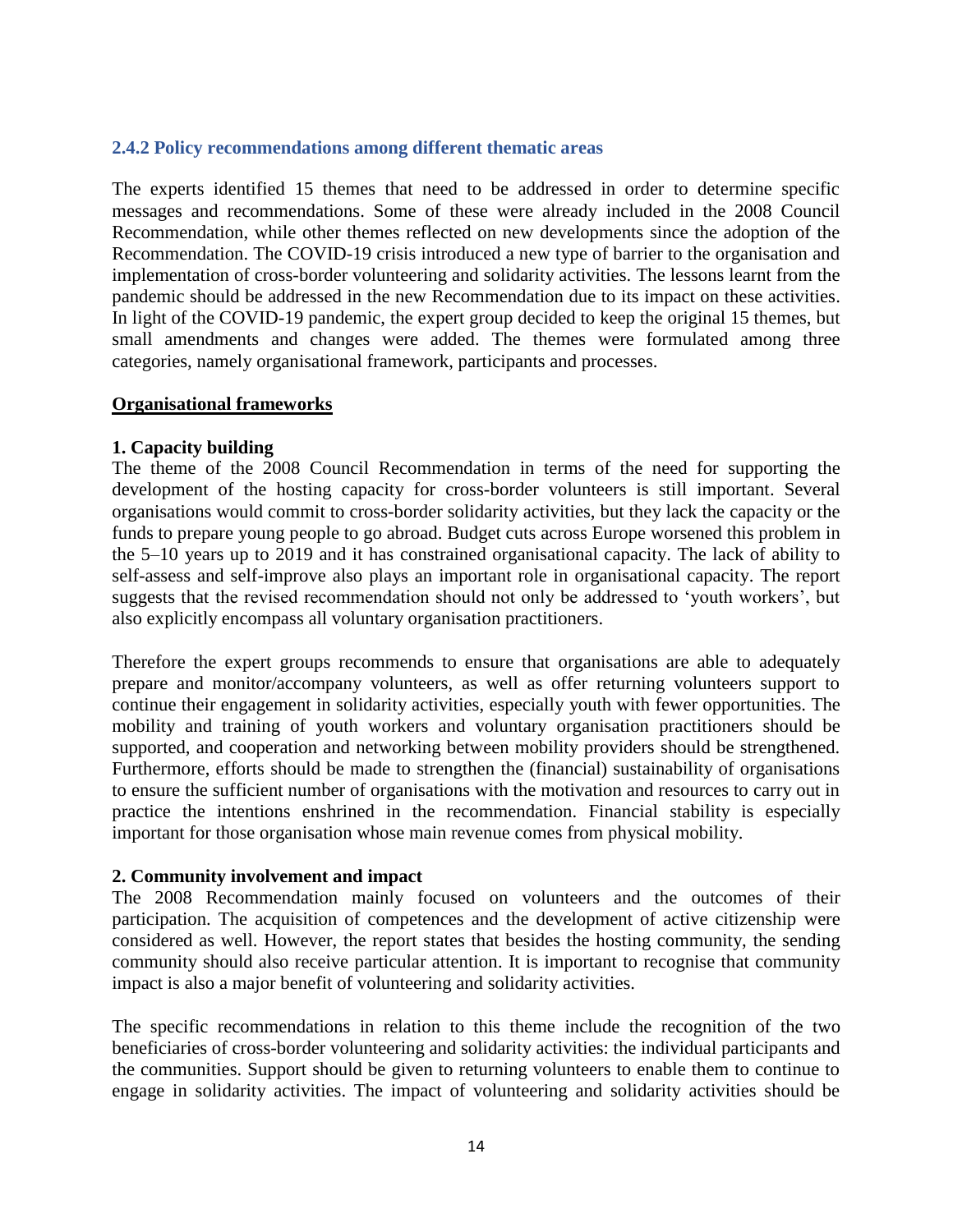emphasised, in particular the value of intercultural exchanges to communities. Programmes should make provisions so that when physical cross-border mobility is not possible, adaptations can easily be made. Programmes should contain clauses that allow budget flexibility and, in extreme cases, budget increases to alleviate the consequences of *force majeure*.

### **3. Complementarity**

The evidence shows that there is a need to create more synergies, complementarities and continuities between the different European and national schemes and initiatives. The new recommendation should reflect the fact that the European Youth Strategy includes an element about the complementarity and synergy between EU funding instruments and national, regional and local schemes. Complementarity between European schemes themselves (such as the European Solidarity Corps, Erasmus internships, Your first EURES job, EU Aid Volunteers<sup>5</sup>, Interreg and Europe for Citizens) are also important factors.

As for the recommendations for this theme, the report proposes the promotion of peer learning and the exchange of good practice, the mutual recognition of quality labels and other support mechanisms between European and national/regional schemes for cross-border volunteering and solidarity activities to reduce the administrative work of the organisations involved. The Youth Wiki database should be used to promote and inform local, national and European cross-border volunteering schemes in a coherent way. In crisis situations that prevent cross-border mobility, established relationships and complementarity between EU-funded cross-border schemes and national schemes should be leveraged as essential tools for finding flexible, fast and suitable solutions for reassigning participants.

### **4. Knowledge sharing and networking**

Sharing knowledge and learning between organisations participating in cross-border volunteering and solidarity activities is crucial to improve the quality of activities and practices in Europe. Platforms for knowledge sharing already exist (European Youth Portal, SALTO-YOUTH centres, Youth Wiki database), as well as various communities of practice. Alumni networks can also constitute another important resource. However, there is potential for the further development of this aspect and exploitation of the opportunities presented. It is also important to consider relevant organisations outside the youth sector, as expertise and experience on issues impinging on cross-border volunteering and solidarity are distributed among many actors.

Recommendation for this theme include the better use of existing spaces, where resources and knowledge can be shared among Member States and NGOs. Space for innovation and peer learning activities should be made available to further develop new forms and methods of volunteering. Networking through alumni communities and the exchange of youth workers and voluntary organisation practitioners should be intensified. Enhanced training and qualification opportunities should be made available.

### **Participants**

l

<sup>5</sup> The EU Aid Volunteers programme allowed for the deployment of 788 volunteers to third countries between 2016 and 2020, out of which 86% were aged between 18 and 35 years old.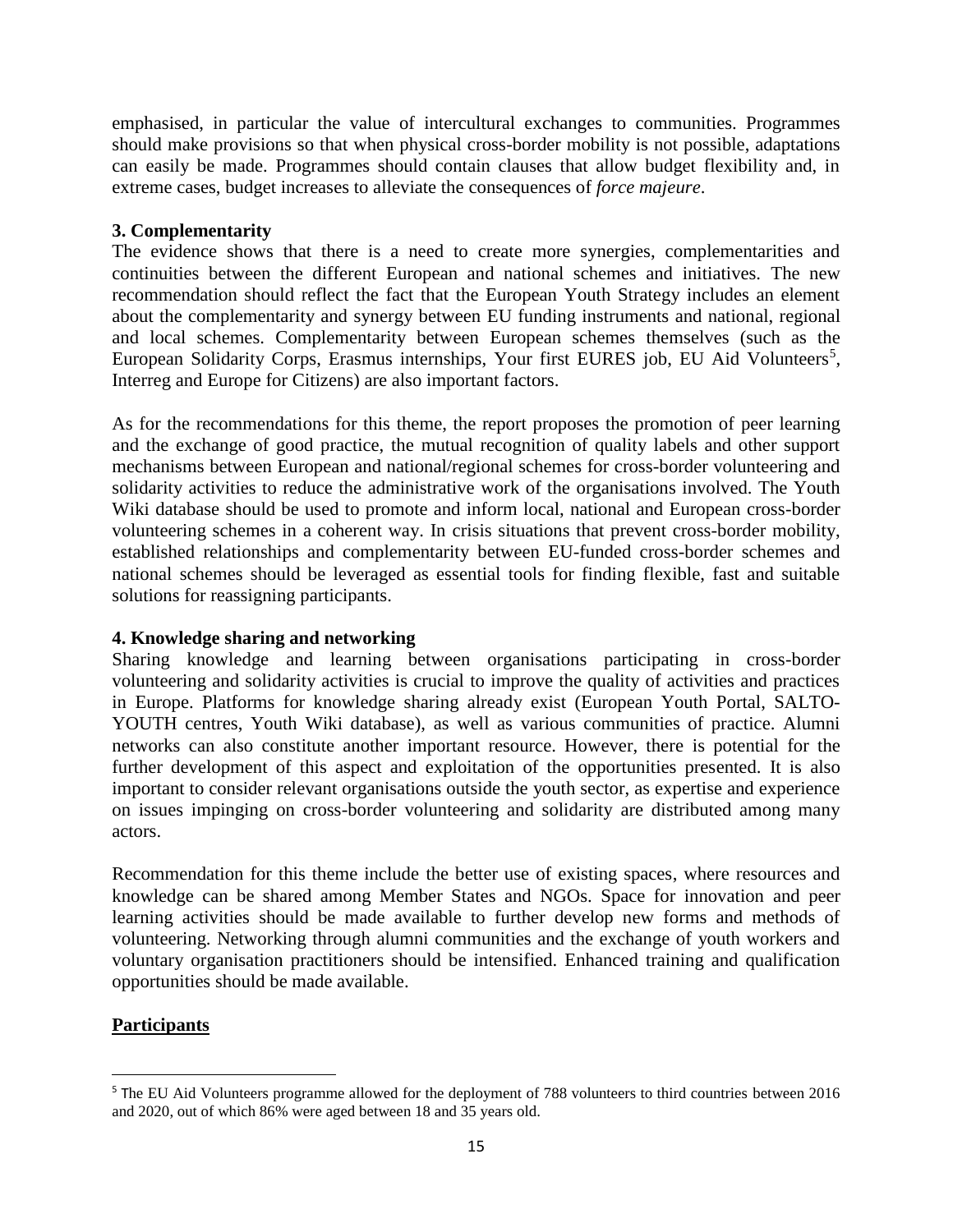#### **5. Access and inclusion**

International volunteering and cross-border solidarity activities are often not accessible to all segments of the youth population, rather just to the privileged few. Simplifying application and reporting procedures may provide easier access for volunteers, especially with the aid of technology. Nevertheless, digitalisation is not necessarily an answer in itself. It can create new barriers, complicating procedures that may prevent some young people from applying. Particular attention should be paid to making sure that websites and online tools are accessible for persons with disabilities. The availability of insurance for certain groups (e.g. persons with disabilities) is limited, and this can discourage them from participating in cross-border solidarity activities. The 2008 Council recommendation made reference to access, particularly for young people with fewer opportunities, and highlighted the exploitation of existing mechanisms and adopting a flexible approach to developing opportunities for cross-border volunteering. These recommendations should be retained in a revised recommendation, but with clearer and more detailed messages.

The specific recommendations of the expert group in relation to this theme are as follow: more opportunities should be provided for young people with fewer opportunities and enhance the range of opportunities for those who cannot afford to go abroad (e.g. through cybervolunteering), youth organisations and other civil society organisations should develop motivational aspects to enable young people with fewer opportunities to become more comfortable with the idea of going abroad. There is a need for the simplification of application and reporting procedures and the promotion of existing European mechanisms that foster youth mobility. National governments should work with insurance providers to make insurance available for all groups of volunteers.

#### **6. Administrative obstacles**

Many Member States do not have a dedicated legal framework regulating cross-border volunteering and solidarity activities, and this can lead to a number of administrative obstacles, notably to obtaining visas and residence permits for non-EU nationals. In some cases, it is not possible to obtain a visa or residence permit as cross-border volunteering is not a legal ground for obtaining one. While significant progress has been made in recent years at EU level (notably with Directive (EU) 2016/801), the report found very few developments in this area. Even in Member States where this option does exist, complicated and burdensome administrative procedures may create barriers to participation. The expert group suggests including the relevant EU legislation relating to free movement, the granting of visas and residence permits and mutual recognition within the preamble to the new recommendation. In the expert group's view, this would make the responsible authorities at national level more aware of the relevant EU legislation.

Within this theme, the group recommends that national authorities should provide easier access for participants in cross-border volunteering and solidarity activities to visas and residence permits by simplifying application procedures. Cross-border solidarity activities should be recognised as grounds for applying for a visa or residence permit and administrative procedures (including digitalised procedures) should, be simplified.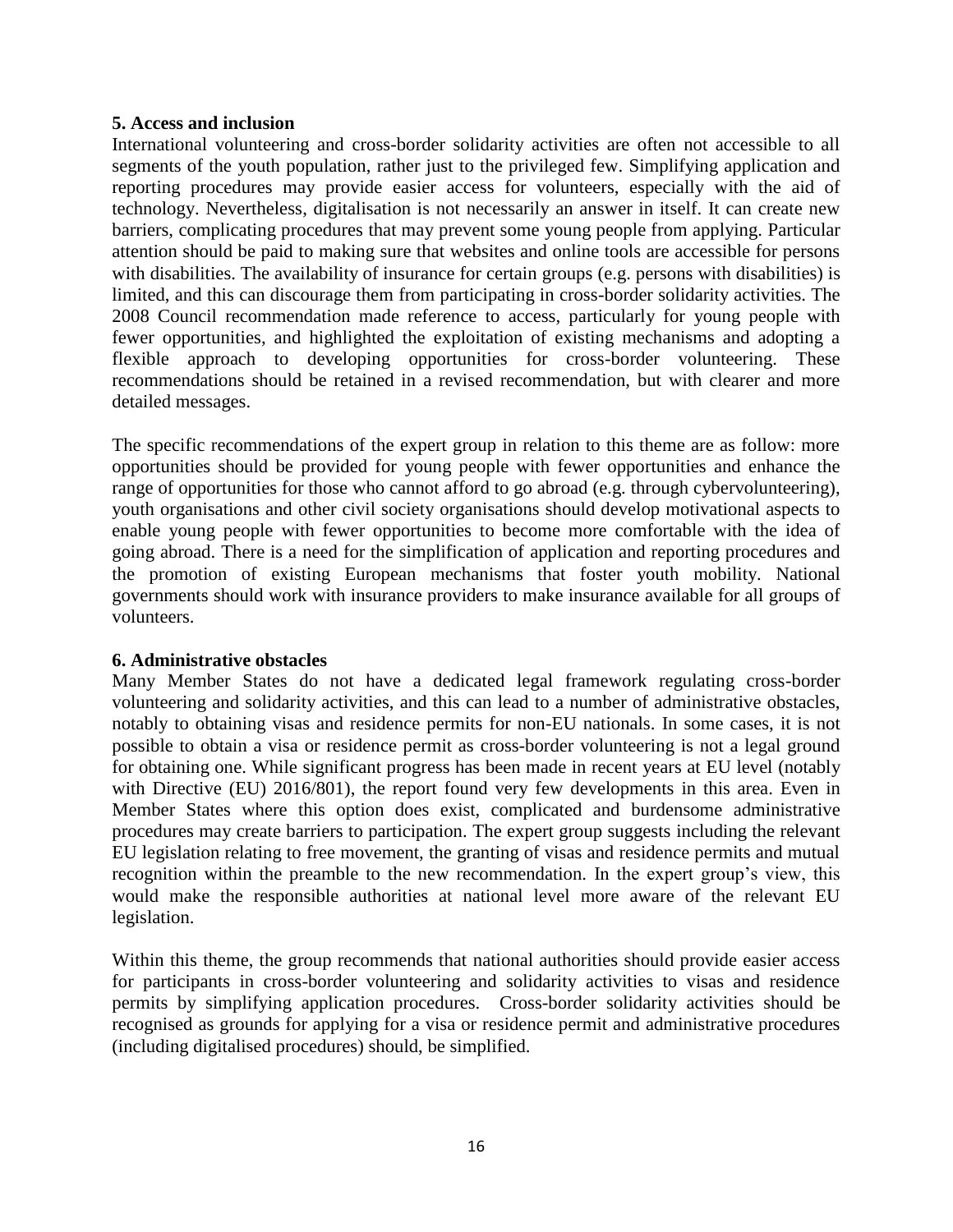#### **7. Awareness**

The evidence shows that only a minority of people in the potential target group are aware of opportunities for cross-border volunteering and other solidarity activities. It is important to note that awareness goes beyond information; it is also about the motivation and commitment of young people. Therefore, there is a need to develop people's knowledge of the benefits of volunteering. The need for increased awareness-raising was an important issue in the 2008 recommendation, and it is a challenge that still needs to be addressed. Overall consciousness of quality in cross-border volunteering should be also be raised to enable young people to make informed choices between the many opportunities that exist, as potentially dangerous and poorquality volunteering opportunities are a growing phenomenon in Europe.

Developing people's knowledge of the benefits of volunteering, traineeships and other crossborder solidarity activities are among the recommendations proposed for this theme. Awareness in the national volunteering sector of the opportunities for international volunteering should be strengthened. Young people's awareness of the importance of intercultural competences, language learning, EU citizenship and solidarity should also be increased. The creation of local contact points to provide information all, including people with disabilities, young volunteers, and youth and civil society/solidarity organisations generally, should be supported. Organisations involved in cross-border volunteering and solidarity activities should receive information and assistance to develop aspects of inclusion and support in their strategies. There should be sufficient information about a voluntary activity, its organisers and the volunteer to enable both parties to make an informed decision about the activity's suitability and meet any legal requirements.

#### **8. Protection**

Adequate mechanisms for protecting both participants and those organising the activities are essential, so that problems can be detected before they develop and emergency situations can be dealt with in a timely and concerted manner. Such protection should cover both the physical and the mental well-being of those involved. The experts also emphasised that young people are not provided with support services on their return. Consequently, the report indicates that is particularly important to include the 'return' period in a revised recommendation.

The group recommends that the protection should cover volunteers, staff and other people involved in the implementation of the activities, and the beneficiaries of the activities. Organisations involved in the implementation of cross-border volunteering and solidarity activities should have clear and adequate procedures in place for dealing with crises and emergency situations, and these should be communicated to all. *Force majeure* clauses should ensure that in crisis situations all participants, irrespective of project context and organisational attachment, receive proper attention and care.

#### **9. Social and legal status**

The social and legal status of cross-border volunteers is often unclear or not defined at all in legislation, both at home and abroad. This can lead to participants facing barriers to accessing the host Member State's social security system, and social security benefits being lost in their home Member State on return. The concept of 'solidarity jobs and traineeships' does not yet exist in any structured form other than in the framework of the European Solidarity Corps programme.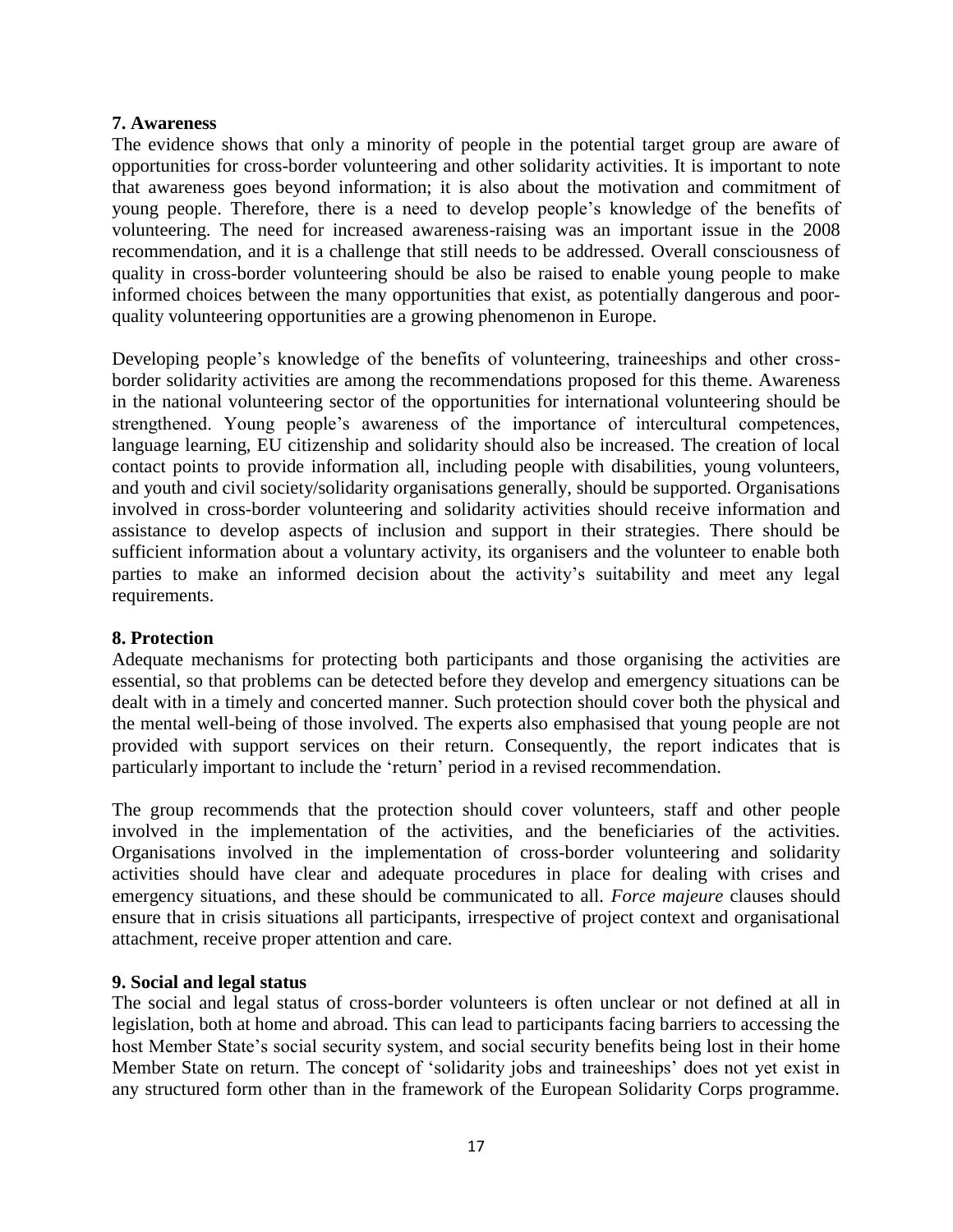Provisions governing the right to insurance, compensation for costs incurred while volunteering, taxation of allowances/pocket money and travel refunds are usually included in different legal documents and a unified source of information is lacking. The 2008 Recommendation underlined the need to examine further relevant social protection provisions to make full use of the possibilities under EU and national legislation. Volunteers should also be entitled to social security benefits when they return and should not be penalised for their absence from the country to undertake solidarity activities.

Based on the above, the specific recommendations in relation to this theme include the development of a common understanding of cross-border solidarity activities in relation to existing schemes and the recognition of the legal status of cross-border volunteers at national level. Information on the status of people engaging in cross-border volunteering and solidarity activities should be provided on the Youth Wiki platform. Cross-border volunteers should have access to the host country's healthcare facilities and healthcare professionals.

### **Processes**

### **10. Digital forms of cross-border volunteering and solidarity**

The 2008 Recommendation referred only to the physical mobility of persons in relation to crossborder volunteering. However, new forms of volunteering and cross-border solidarity activities based on IT have since been gathering pace and became an integral part of the overall picture of European solidarity. Digital volunteering or cybervolunteering play a crucial role in recruiting volunteers and delegating and completing voluntary work. During the COVID-19 crisis, digital volunteering has become the major – if not only – mechanism for implementing cross-border volunteering and solidarity activities. However, it is important not to see digital volunteering as just an independent activity; it should also be considered alongside physical mobility. It can be an alternative for physical mobility only in situations where physical mobility is not possible.

The acknowledgement of digital forms of cross-border volunteering and solidarity activities as an opportunity to strengthen cross-border volunteering and solidarity activities is among the recommendations for this theme. They provide an alternative means of including participants who are not in a position to travel physically (e.g. because of severe physical disabilities, mental health difficulties and caring responsibilities). Digital forms of volunteering can be fostered during crises that prevent cross-border mobility and digital forms of cross-border volunteering and solidarity activities can also be used in connection with the physical mobility of volunteers as a means of motivation and preparation. A precise definition of digital cross-border volunteering and solidarity activities should be provided, as well as what it means in the European solidarity context. Funding opportunities for cross-border volunteering and solidarity activities should be extended to cover digital activities.

#### **11. Environmental context**

Since the 2008 recommendation was implemented, concern for the environment has grown dramatically, especially among young people. Cross-border activities are a source of greenhouse gas emissions, especially when they involve air transport, and it is therefore important to consider climate impacts when implementing cross-border activities. However, all volunteering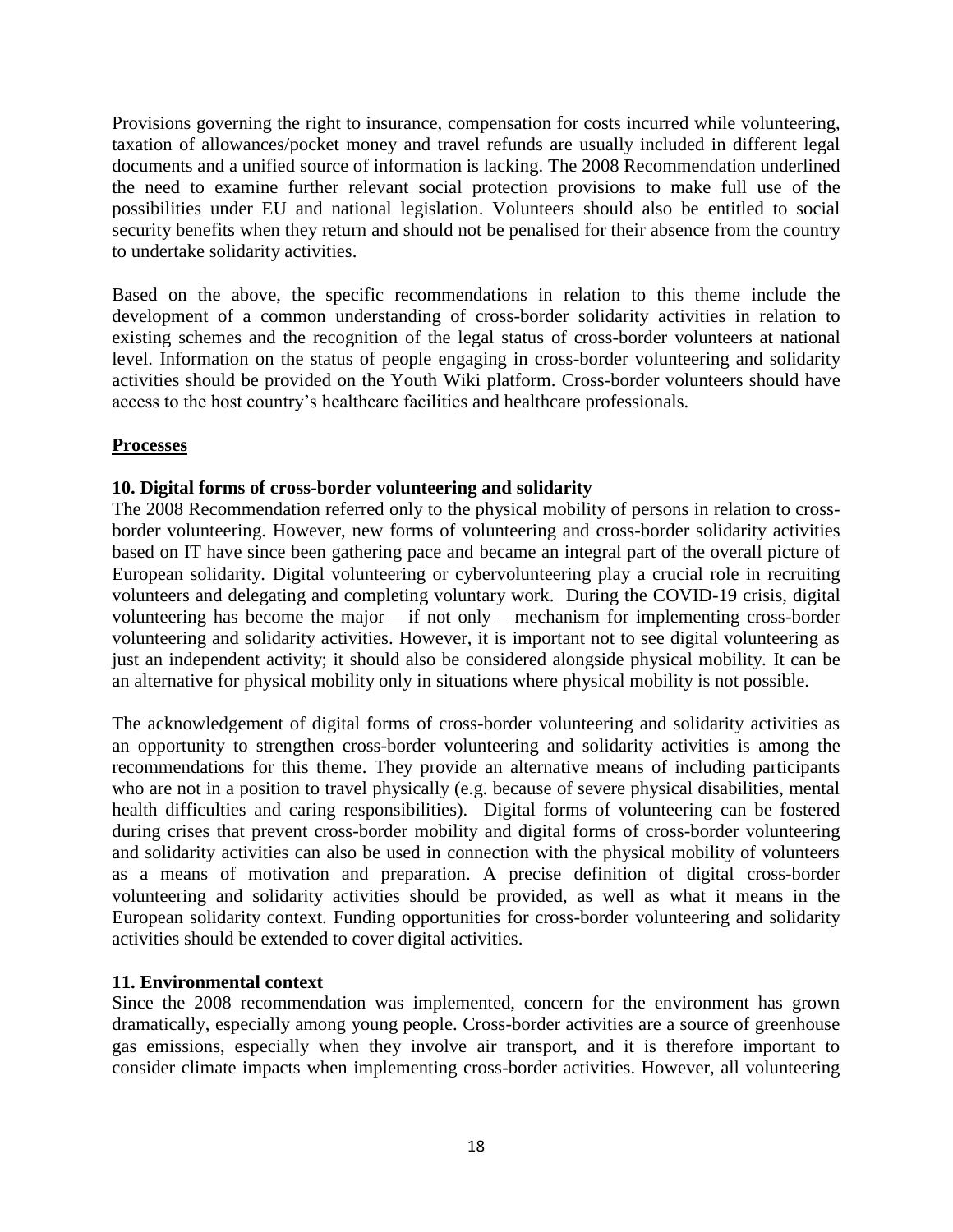and solidarity projects should incorporate an environmental dimension in their activities and consider how the carbon footprint they leave behind can be reduced as much as possible.

The specific recommendations of the expert group in relation to this theme are as follows: the environmental impact of all actions in a volunteering project should be taken into account (e.g. travel, resource consumption, food consumption), participants should be involved in these reflections to ensure that they develop an awareness of environmental issues; and funds should be available to offset the additional costs of making environmentally friendly choices (e.g. travelling trips of less than 500 km by train rather than by air or by car wherever it is possible). Volunteering projects concerned with the protection of the environment should be given specific attention, as actions to protect the environment and combat climate change can constitute a form of solidarity.

### **12. Learning**

In addition to benefiting communities, participation in cross-border volunteering and solidarity activities also benefits participants. It enables them to acquire essential competences that contribute to their personal and socio-educational development and foster their active participation in society. This way they can improve their employment prospects and strengthen their role as active citizens. This aspect was already acknowledged in the 2008 Council Recommendation, but it needs to be included and further developed in the revised recommendation. It should be noted that learning potential does not necessarily unfold by itself; it needs to be supported before, during and after an activity to take effect.

The expert group proposed the following recommendations within this theme: organisations should consider documenting learning outcomes together with participants before, during and after activities, outcomes should be underpinned by structured preparation, mentoring/supervision and debriefing interventions in order to support learning processes and additional focus should be placed on language learning in view of the transnational context of the activities. In emergency situations, when participants are forced to end their stay abroad through no fault of their own, they should be considered for participation in complementary or further activities that allow them to complete their learning journey.

#### **13. Recognition**

Participation has important potential for the learning and personal development of those involved in solidarity activities that are undertaken for the benefit of others and without personal gain. It is important that learning outcomes in this field are made visible, documented and – where feasible – validated and recognised in relation to formal learning trajectories. The 2012 Council recommendation on the validation of non-formal and informal learning underlines the important role that non-formal and informal learning can play in enhancing employability and increasing motivation for lifelong learning, especially for people with few or no qualifications. Therefore, it is essential that non-formal and informal learning receive proper recognition. It can be observed however that validation procedures are still not universally implemented for learning outcomes acquired in a volunteering context. The report provides four forms of recognition of learning outcomes of non-formal/informal learning processes: formal, political, social recognition and self-recognition. Many methods exist for validating and recognising youth work and non-formal learning/education at European and national levels.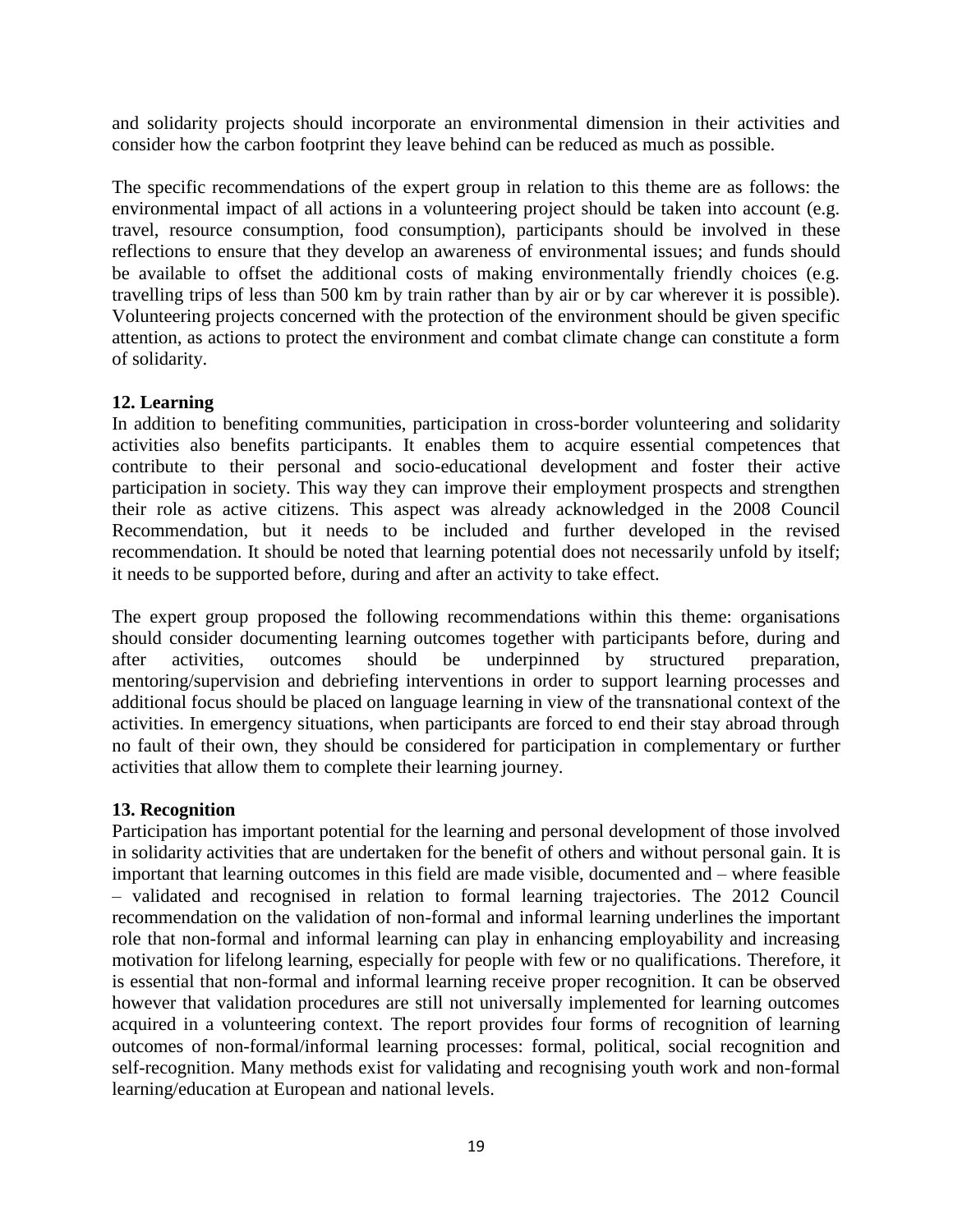The first specific recommendation made by the expert group in relation to this theme is that organisers of cross-border solidarity activities should ensure that participants' learning outcomes are adequately identified, documented and – where feasible – validated, recognised and made visible. Secondly, maximum use should be made of existing European-level tools and processes serving this purpose, e.g. Europass and Youthpass, and the review of the 2012 Council recommendation on validation of non-formal and informal learning.

#### **14. Quality assurance**

The popularity of cross-border volunteering gave rise to 'voluntourism' (described above). The introduction of fees and a profit motive places an added emphasis on the concept of quality, meaning that it should be clear what activities will be carried out so that young people can make informed choices. This also means that it should be clear how activities will benefit genuine causes based on real local community needs and that participants are not exploited as free labour to the detriment of local employment opportunities. This aspect was only indirectly addressed in the 2008 Council Recommendation. Given the proliferation of opportunities for cross-border volunteering and solidarity activities, it is important that these are transparent to prospective participants and other concerned parties. The development of a European-level 'quality charter' for transnational volunteering and solidarity activities is a complex task that lies outside the scope of the revised recommendation, but this issue should be acknowledged and addressed in more detail than in the 2008 Council recommendation.

In relation to this theme, the report recommends that cross-border volunteering and solidarity activities should be based on a needs analysis to ensure that they support an identifiable need and lead to beneficial outcomes. Organisers should have a clear idea of what they want to achieve by a particular project and develop indicators that can help them determine if the objectives have been met. These indicators should reflect the target group and the circumstances. Projects should be properly evaluated to ascertain their degree of success and identify important lessons that can help improve future activities. In the quest for quality, organisers should draw on existing knowledge and tools and strive for a common understanding of what quality is.

#### **15. Research**

Cross-border volunteering and solidarity activities remain an under-researched phenomenon, and the existing research usually covers a national context and is not systematically translated and disseminated across borders. The word 'research; was not mentioned in the 2008 Recommendation, but the text included the need to 'improve the level of knowledge of voluntary activities' and 'exchange information'. Even though there were some progress in this area, there is still an important gap in understanding the phenomenon of cross-border volunteering and solidarity activities. Research therefore needs to be actively encouraged to fill the many gaps in our knowledge and provide the necessary basis for the development of policies and practices.

The specific recommendations of the expert group in relation to this theme are as follows: research should be carried out to ensure that policy priorities and practices are based on solid evidence rather than anecdotal information and activities should be constantly monitored through research carried out on youth indicators. The Commission is uniquely placed to undertake comparative research on the state of cross-border solidarity activities in the EU-27. Priority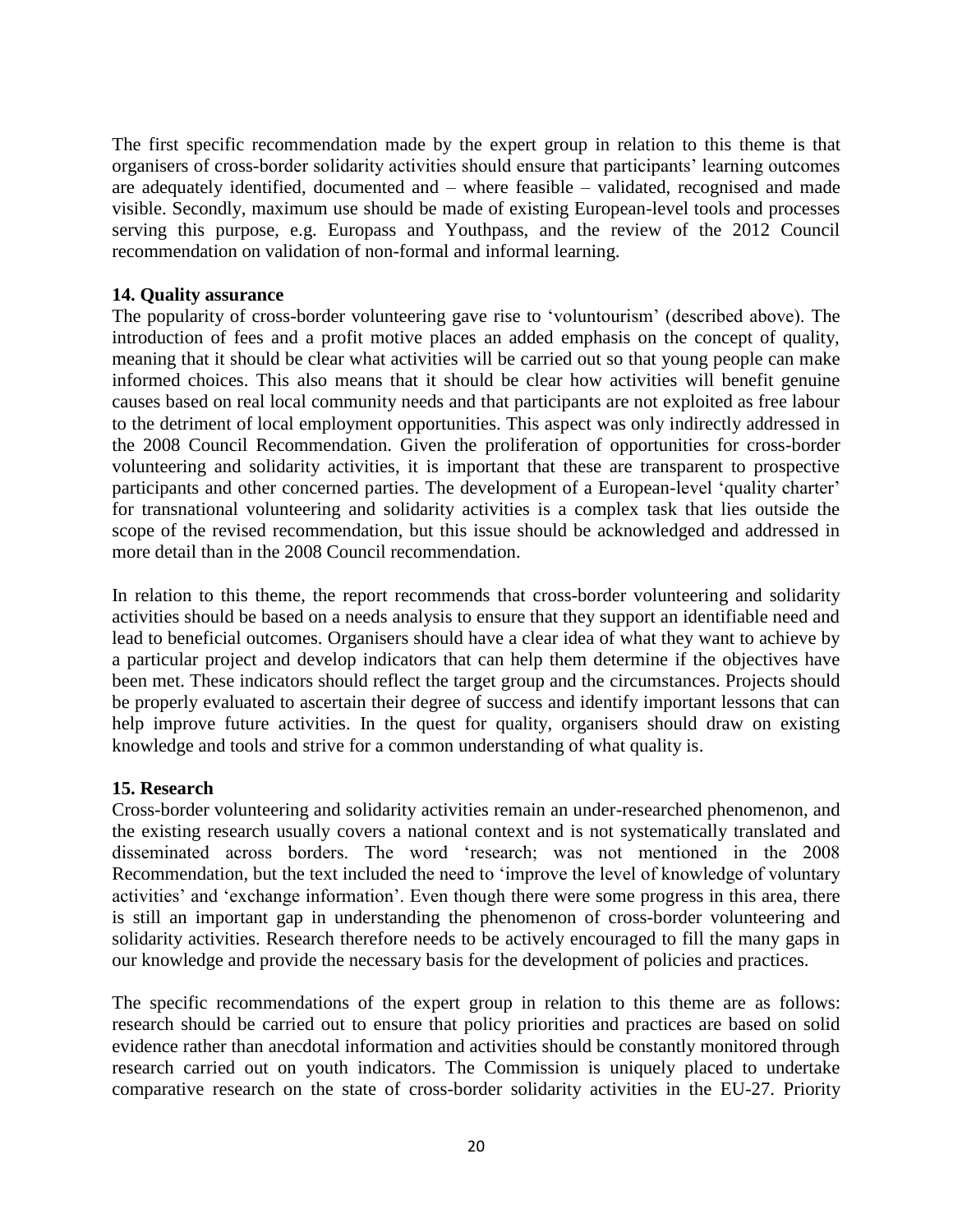should be placed on research that is undertaken in direct contact with practice and with the involvement of practitioners, and in which the results are available within a reasonable time frame (e.g. action research, accompanying research). Research should be carried out on the impact of cross-border solidarity activities, especially longitudinal and tracer studies that can identify outcomes over a longer-term perspective (e.g. impact research, summative evaluations). Finally, research outcomes should be made accessible to all those concerned, including across national borders.

### <span id="page-21-0"></span>**3. ANNEX: Stakeholder consultation synopsis report**

# <span id="page-21-1"></span>**3.1 Introduction**

This synopsis report aims to provide a summary of the results of the consultation activities on 'youth volunteering' during the period September 2019 until July 2021. It is meant to inform:

- policymakers on the outcome of all consultation activities
- stakeholders on how their input has been taken into account.

# <span id="page-21-2"></span>**3.2 Consultation strategy**

The objective of the consultation was to gather citizens' and stakeholders' opinions on obstacles to cross-border volunteering activities. Moreover, the European Commission wanted to collect citizens' views to help identify possible gaps, with a view to developing solutions that could be recommended to Member States and the European Commission in order to tackle these obstacles.

The mapping of stakeholders included young people, volunteering organisations and NGOs with a youth branch, researchers of members of academia, active in the field of volunteering, policymakers in the field, national agencies in charge of implementing the EU youth programmes (Erasmus+ and European Solidarity Corps) in the EU Member States.

The consultation included two main sources. The first consultation activity was carried out as part of a study on obstacles to solidarity activities and consisted in a survey carried out in October 2019, and a workshop on 11 December 2019. This survey targeted youth organisations and organisations dealing with volunteering activities throughout Europe. The second consultation activity was a public consultation on EU survey, carried out from 28 April to 21 July 2021. The main outcomes of each consultation process are outlined below.

### <span id="page-21-3"></span>**3.3. Survey as part of the study on removing obstacles to cross-border solidarity activities**

The purpose of the targeted survey of youth and volunteering organisations in the EU in October 2019 was to obtain feedback regarding cross-border solidarity activities, particularly regarding any barriers to participation in solidarity activities.

A total of 660 valid responses were submitted to personalised invitations, together with 36 additional valid responses that came from an open call published on the European Youth Portal.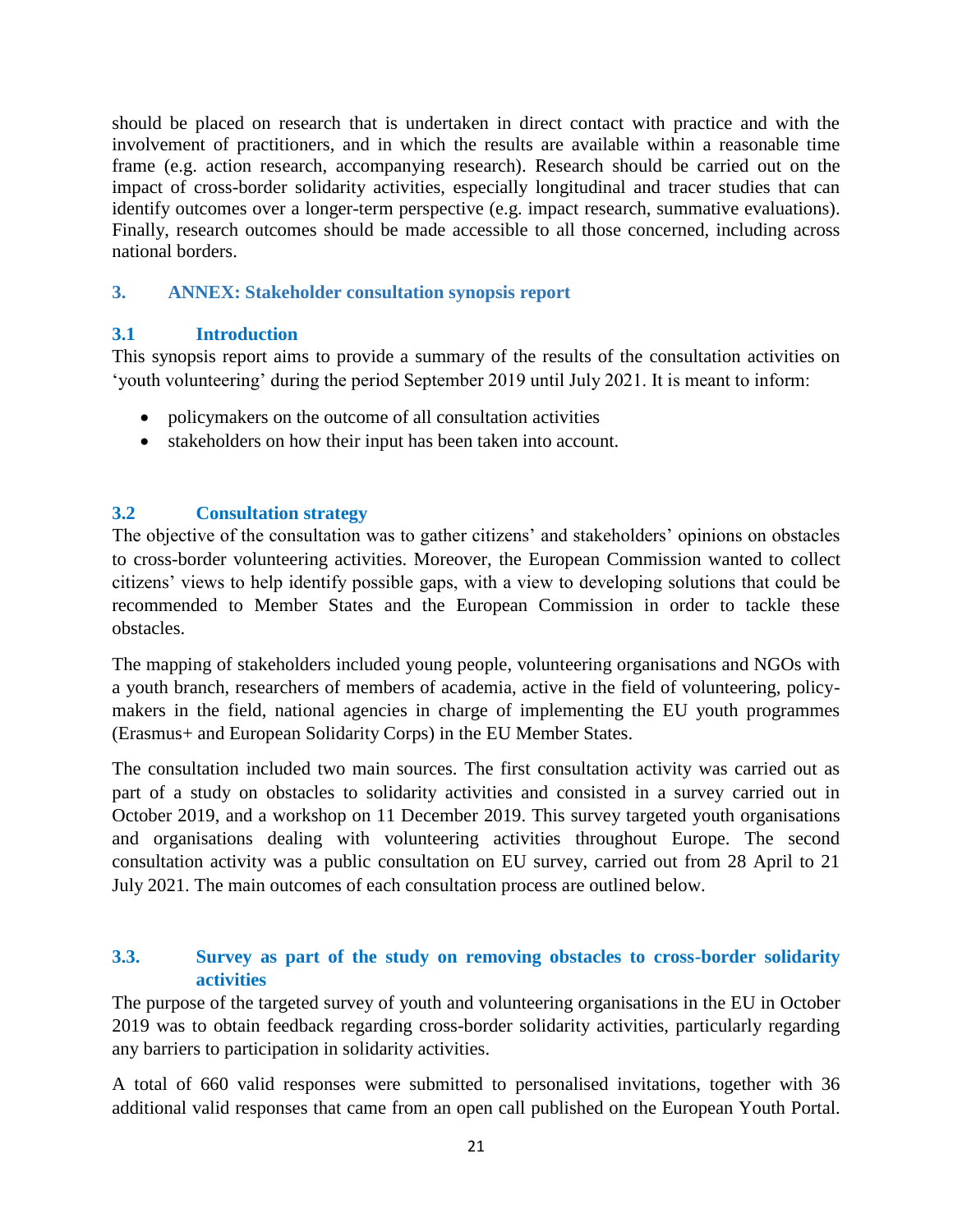Out of these 696 total responses, 641 were fully completed questionnaires and 55 were partially completed. The survey questions focussed on obstacles to cross-border volunteering and policy recommendations.

### **Survey outcome:**

### **Obstacles to cross-border volunteering**

### *Major obstacles:*

- **Capacity of organisations**: "There is a lack of stable funding sources for the organisations working in the volunteering field in my country": 79% of the respondents agreed or strongly agreed whereas 22% disagreed or strongly disagreed.
- Lack of information: "Information on cross-border volunteering opportunities (abroad) is adequately disseminated in my country": 66% of the respondents disagreed or strongly disagreed whereas 34% agreed or strongly agreed. "
- **Insufficient awareness raising on benefits:** "Enough information is provided to the local communities and the society about the value and the impact of volunteering": 66% of the respondents disagreed or strongly disagreed whereas 34% agreed or strongly agreed.
- **Volunteering perceived as a 'lost year'**: "young people perceive long-term volunteering in another country as a lost year in their employment record": 63% of the organisations surveyed agreed/strongly disagreed, 37% agreed/strongly agreed.

#### *Less important obstacles:*

- **Support to volunteers:** "My organisation has enough capacity to adequately support volunteers upon their return from volunteering activities": 82% of the respondents agreed or strongly agreed whereas 19% disagreed or strongly disagreed. "My organisation has enough capacity to adequately train and prepare volunteers": 92% of the respondents agreed or strongly agreed whereas 8% disagreed or strongly disagreed.
- **Quality:** "There are enough organisations in my country capable of implementing good quality cross-border volunteering activities": 72% of the respondents agreed or strongly agreed whereas 28% disagreed or strongly disagreed.
- **Family pressure**: 53% of the respondents found the statement "How relevant are the following obstacles to volunteering in your country or abroad?: There is family pressure for young people not to go volunteering in other countries because of their caring duties and responsibilities" not very relevant or not at all relevant whereas 46% of the respondents found it very relevant or fairly relevant.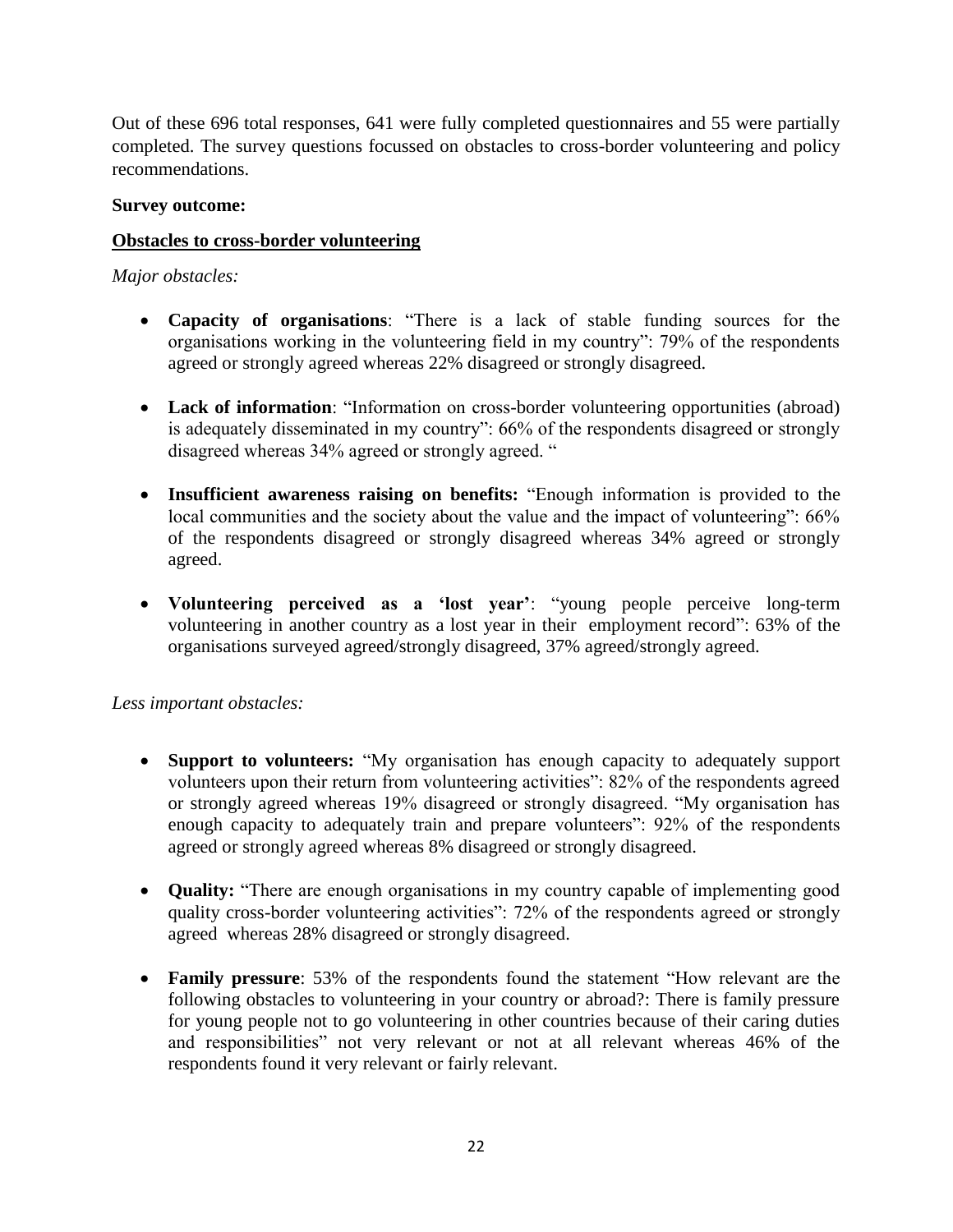- **Job substitution:** Volunteers used as underpaid substitutes for paid staff. "Volunteers are often used as underpaid substitutes for regular staff or unpaid traineeships in my country": 58% of the respondents disagreed or strongly disagreed and 42% agreed or strongly agreed.
- **Lack of foreign languages skills**: "To what extent do you agree or disagree with the following statements about the capacities of your organisation and other organisations in your country to implement volunteering activities: The foreign language skills of young people going to volunteer in other countries / volunteers coming to my country are sufficient": 64% of the respondents agreed or strongly agreed whereas 35% disagreed or strongly disagreed.
- **Recognition of competences and skills acquired**: "Employers in my country recognise the competences developed during the volunteering experience of young people as relevant to the labour market": 59% of the respondents to the survey of organisations agreed/strongly agreed, 41% agreed/strongly disagreed.
	- o "Volunteers receive some kind of formal recognition for their participation in volunteering activities": 88% of the organisations surveyed agreed/strongly agreed, 12% agreed/strongly disagreed.
- **Legal framework**: "There is no clear legal framework defining volunteering field in my country": 43% responded very/fairly relevant, 57% not very relevant or not at all relevant.
- **Health insurance and welfare payments**: "Young people lose their **national health insurance** if they leave to volunteer long-term abroad": 71% responded: not very/not at all relevant, 29% very or fairly relevant. "Young people receiving **state welfare payments** (unemployment benefits, disability pay, etc.) might lose them if they become volunteers": 56% responded not very relevant or not at all relevant, 44% responded very/fairly relevant.
- **Visas and residence permits**: "Volunteering does not give legal grounds for obtaining a visa in my country": 73% responded not very relevant or not at all relevant, 27% responded very/fairly relevant. "Volunteering does not give legal grounds for obtaining a residence permit in my country": 65% responded not very relevant or not at all relevant, 34% responded very/fairly relevant.

#### **Policy recommendations**

 **EU common volunteering definition**: "The European Union should aim to have a common definition of volunteering across the Member States": 95% of the respondents agreed or strongly agreed whereas 5% disagreed or strongly disagreed.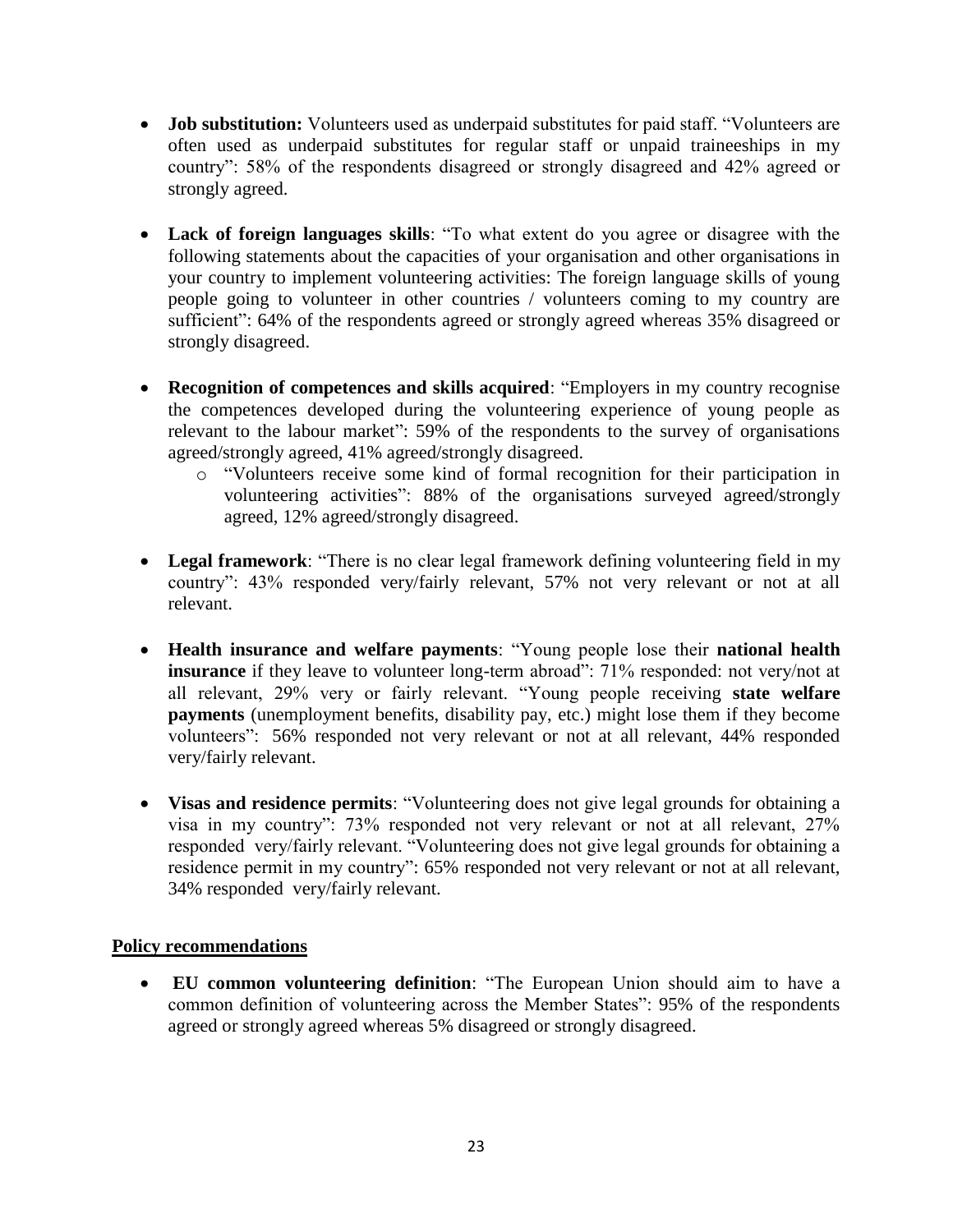**EU legal alignment**: "EU Member States should collaborate more closely to align legal rules and regulations governing the volunteering field": 95% of the respondents agreed or strongly agreed whereas 5% disagreed or strongly disagreed.

# <span id="page-24-0"></span>**3.4. Focus Group as part of the study on removing obstacles to cross-border solidarity activities**

A dedicated workshop with 16 public and private-sector experts took place on 11 December 2019 in Brussels. The experts identified the recognition of the value of volunteering, the legal frameworks for volunteering, entitlements and benefits (portability), access to and promotion of the European Solidarity Corps and organisational capacity as the five most pressing obstacles to cross-border volunteering. These identified five obstacles served as a basis for the EU survey for the Open Public Consultation.

# <span id="page-24-1"></span>**3.5. Feedback on "Have your Say" website**

Three individual feedbacks on the initiative were submitted on the "Have your Say" website in February and March 2021. They concerned the possible exploitation of volunteers through job substitution, cross-border volunteers facing problems in obtaining access to the European Health Insurance Card (coverage for a short time, 2-3 months only, or need to be employed) and not receiving the same access to EHIC as Erasmus+ university students. Another respondent spoke out in favour of facilitating volunteering of the young who are very poor, as well as projects with these young people and project in the field of the environment and the energy transition. Most of these points have been addressed by the proposed recommendation.

# <span id="page-24-2"></span>**3.6. Open public consultation**

The open public consultation (OPC) was published on the Commission's "Have your say" portal and ran from 28 April to 21 July 2021. The goal was to collect opinions of young people, volunteering organisations and NGOs, youth organisations or NGOs with a youth branch, NGOs active in the humanitarian aid field, businesses and enterprises, researchers or members of academia active in the fields of mobility, volunteering and solidarity, and policy-makers at different territorial levels.

The OPC registered a total of 80 replies. Over 60% of the respondents were NGOs, and almost half of the respondents were organisations representatives active in the field of volunteering. A factual report on the outcome of the open public consultation has been published $6$ .

 $\overline{\phantom{a}}$ <sup>6</sup> [https://ec.europa.eu/info/law/better-regulation/have-your-say/initiatives/12774-Youth-volunteering-working-on](https://ec.europa.eu/info/law/better-regulation/have-your-say/initiatives/12774-Youth-volunteering-working-on-projects-in-other-EU-countries-update-/public-consultation_en)[projects-in-other-EU-countries-update-/public-consultation\\_en](https://ec.europa.eu/info/law/better-regulation/have-your-say/initiatives/12774-Youth-volunteering-working-on-projects-in-other-EU-countries-update-/public-consultation_en)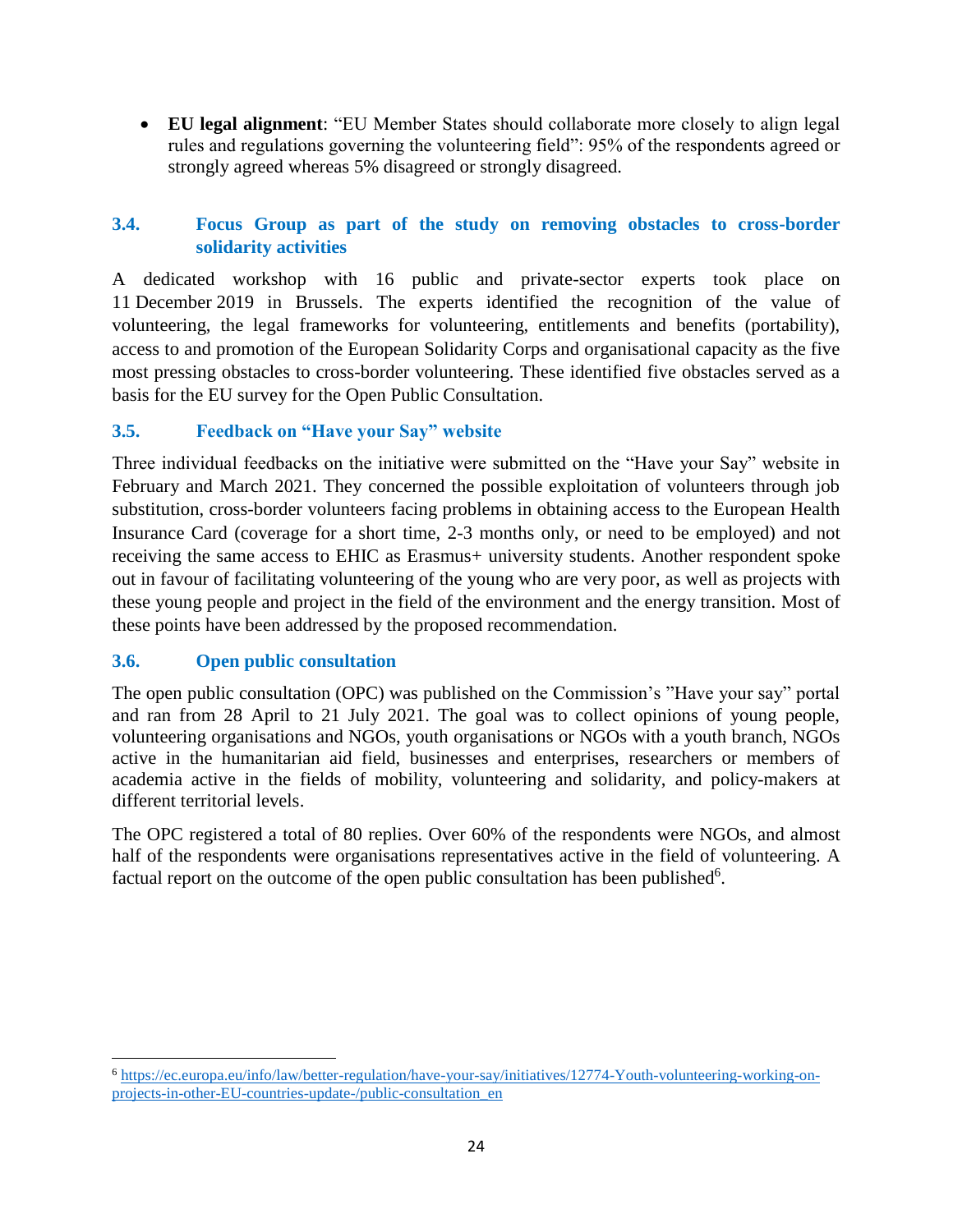#### **Statement "I am giving my contributions as…"**



### **Type of organisation representative**

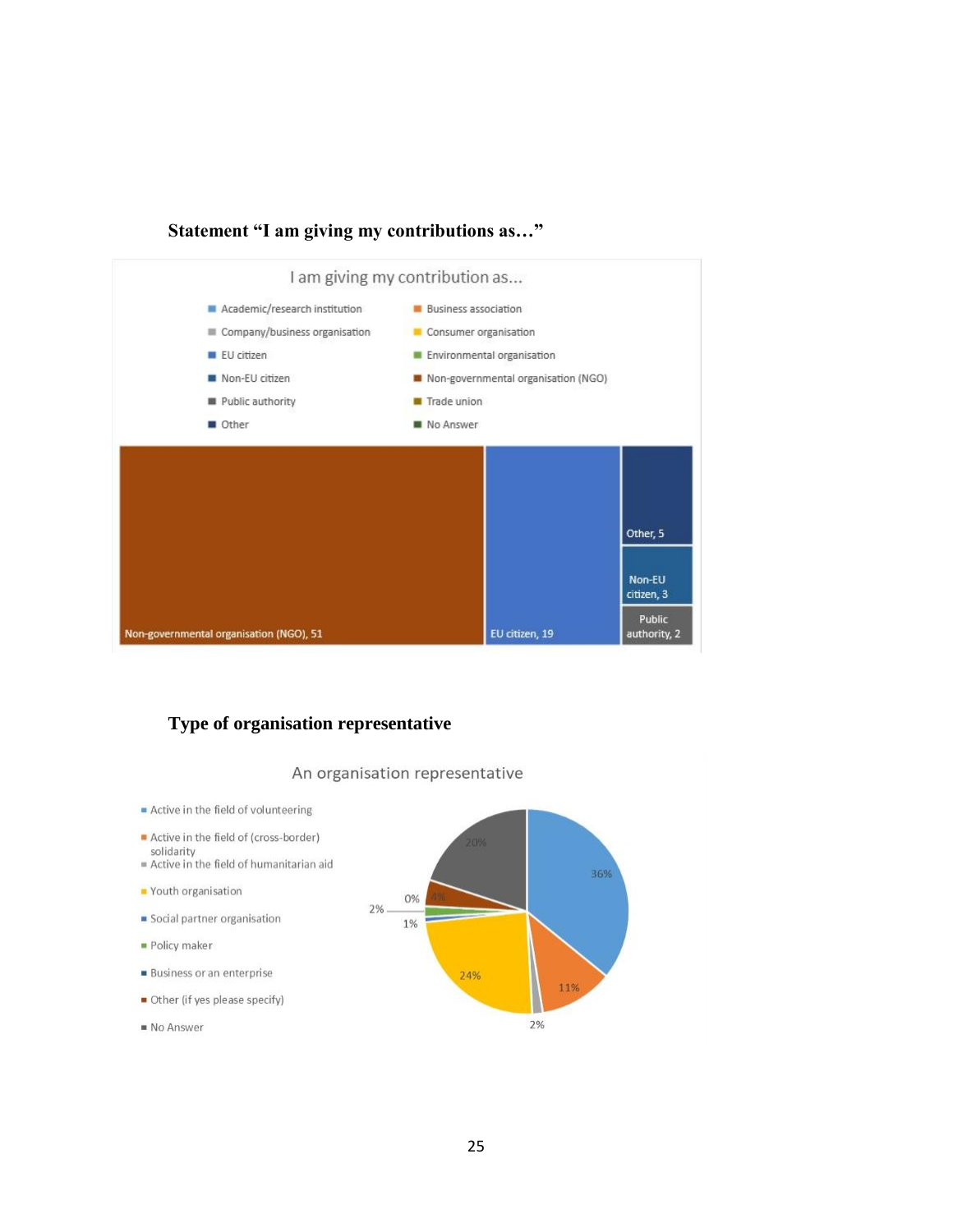



In addition (and outside of the "Have your say" website), the Commission received four position papers during or shortly after the consultation period: three from NGOs, and one from a Member State.

The position paper from a Member State called for synergies between the various civic and volunteering programmes of Member States, as well as between national and European mobility and volunteering schemes. Furthermore, access to volunteering should be simplified and financial and administrative structures of the respective organisations strengthened. The position paper pointed to the importance of information networks such as Eurodesk for awareness-raising on volunteering projects, social security cover for young volunteers, research into the impact of the mobility on social inclusion of the young and in society. The validation and recognition of acquired competences should be strengthened. Generally speaking, this Member State pleaded for paying more attention to the situation of the disabled and to the young Europeans in the EU's outermost regions, as otherwise they would not have access to the programmes. Digital volunteering could be promoted, but rather in support of physical mobility and not as a substitute of it. The environmental impact should be taken into consideration when designing projects involving mobility. The reference to the Youth Pass could be strengthened and a mobile-friendly version developed, as well as competence self-evaluation tools for the young volunteers. The importance of the mobility of young youth workers was highlighted as well. Finally, the extra-EU dimension of youth volunteering, linked to the integration of the humanitarian aid strand in the ESC, should be considered as well.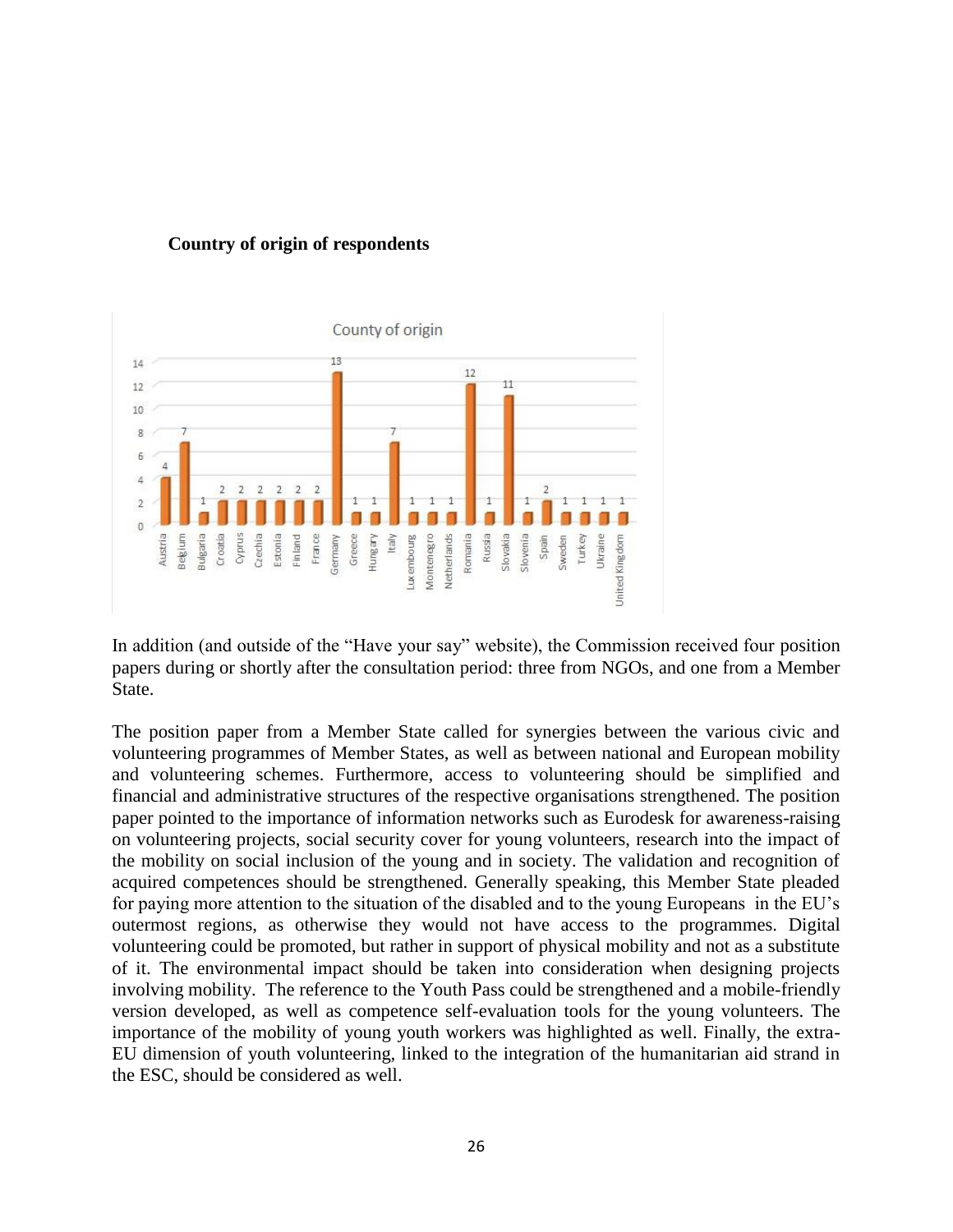A non-governmental organisation taking part in the ESC submitted its views and proposals on how to improve the administrative procedures of the ESC. Another non-governmental organisation active in the field of learning mobility of pupils and volunteers listed as main challenges the lack of sufficient awareness of the ESC and other cross-border volunteering schemes on the side of the authorities, problems with the provision and portability of entitlements and benefits to volunteers, and difficulties in obtaining visa and residence permits for volunteers. The organisation recommended to enable young people from third countries to volunteer in EU Member States and to tackle the problem of visas and residence permits for these people. Links between ESC accredited organisations and services related to social inclusion would support the engagement of socially disadvantaged groups. Blended learning for cross-border volunteers would enable volunteers to contribute to volunteering in a remote way. Involvement in the activities of organisers of solidarity activities should also be considered volunteering, even if not directly with people in need.

A third non-governmental organisation active in the welfare field submitted recommendations on the strengthening of the inclusion aspect for Erasmus+ and ESC programmes. These included involving people with fewer opportunities and special needs as experts in the planning, implementation and evaluation of the programmes; directly addressing target groups experiencing disadvantages and discrimination with structured information; using accessible programme documents; applying flexible rules in the support of additional expenses for participants with fewer opportunities; raising awareness among evaluators and decision-makers about the special needs of disadvantaged target groups; funding of supporting structures for interested volunteers; the equal application of the rules across all programme countries and all national agencies should be ensured and ensuring target group-specific support for language learning.

The broad topics of these individual submissions are all covered in the proposed recommendation.

### <span id="page-27-0"></span>**3.6.1. Analysis of replies on the basis of the different stakeholder categories and per consultation topic**

Two main stakeholder categories participated in the open public consultation:

- 51 non-governmental organisations (NGOs): active in the field of volunteering, (crossborder) solidarity or as a youth organisation / scholarship-giving NGO of careleavers who want to experience international exchange / European network to foster international cooperation in the field of youth information/culture/disability
- 18 EU citizens with previous volunteering experience, or currently volunteering

On the **competences that volunteering should provide**, NGOs and EU citizens agreed on the three most important ones: respect for diversity and tolerance of other points of view, interpersonal skills and team work, and the ability to cooperate and leadership. NGOs gave more importance to problem-solving and decision-making, critical thinking and skills related to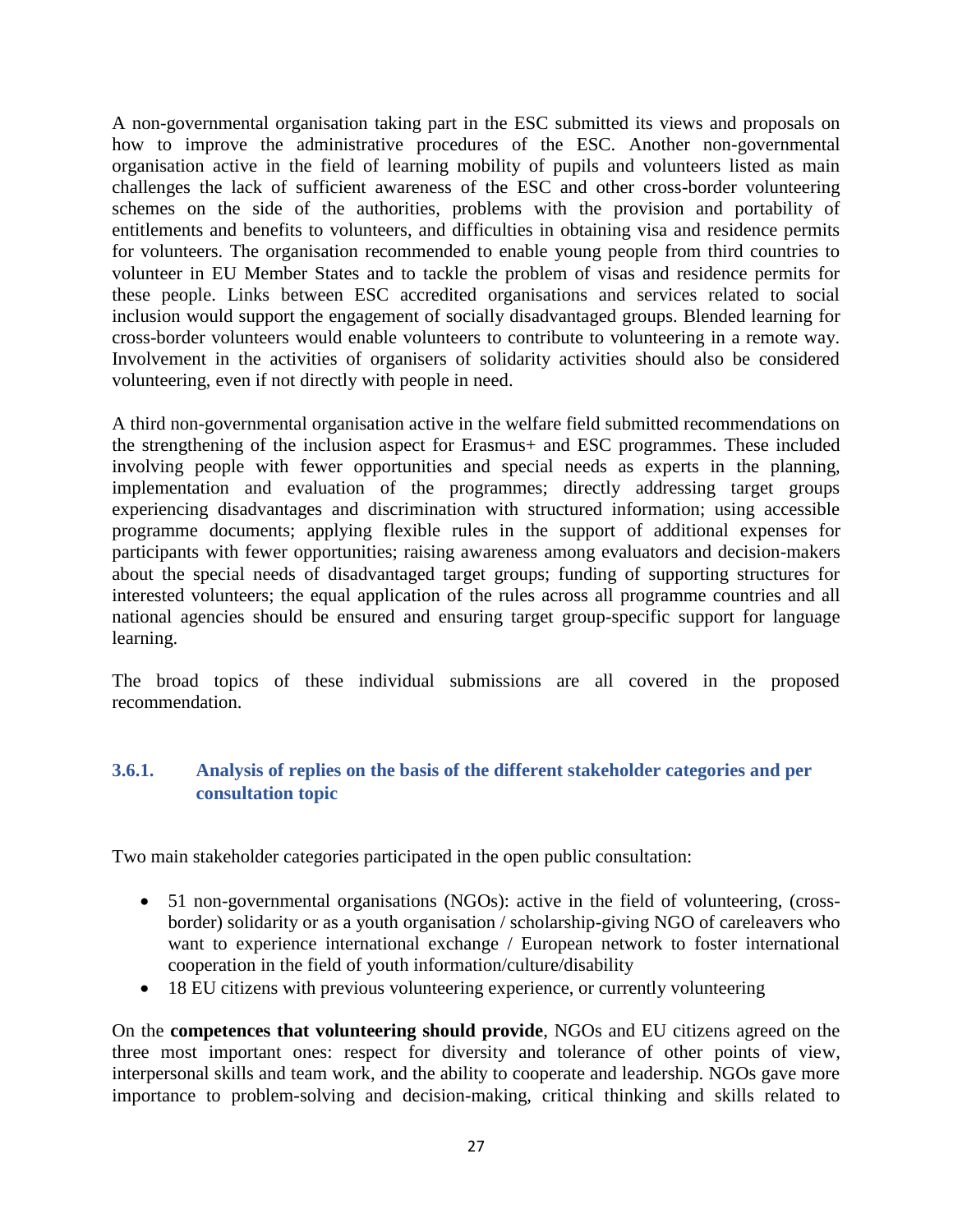societal challenges than the EU former or current volunteers. The EU former or current volunteers gave more weight to linguistic proficiency and skills related to employment than the NGOs.

In the **obstacles to volunteering** part, the NGOs and the EU former and current volunteers agreed on the following three most important issues under the heading of "**awareness":** 1) lack of information/awareness regarding the opportunities provided through volunteering abroad, 2) lack of information / recognition of the value of volunteering, and 3) lack of cooperation and awareness between youth and other sectors/institutions. EU former or current volunteers gave more weight to the problem of skills and competences developed during volunteering not being recognized by employers as relevant to the labour market, whereas NGOs gave more weight than the citizens to the problem of lack of preparation of such activities at earlier stages of education/social interaction activities.

As regards **obstacles related to COVID 19 and other impairments to mobility related to calamities**, the NGOs and the EU former or current volunteers agreed on the most important obstacle, namely travel restrictions or even interdictions, which lead to closed borders in an emergency situation or repatriation difficulties. NGOs gave more weight than the former or current EU volunteers to the lack of support measures for organisations active in the fields of volunteering and solidarity and the lack of detailed action/contingency/repatriation plans regarding the health and safety of young people volunteering on a project abroad. EU former or current volunteers were more worried than NGOs about the lack of recognition of the benefits of online volunteering.

As regards **structural/societal obstacles**, the biggest problems for former or current volunteers were financial obstacles and the volunteering experience of young people and its impact generally not being valued by society, due to the absence of a volunteering tradition. The latter was also the issue most highlighted by NGOs, followed by the financial obstacles. The third most important problem, shared by both stakeholder groups, was caring duties and responsibilities preventing young people to go for volunteering in other countries. A third of the former or current volunteer respondents mentioned the fear of becoming unemployed after a volunteering mobility.

With a view to **administrative and legal obstacles**, the top concern for the NGO side was the requirement for visas and residence permits for volunteers from third countries. The top concern for former or current EU volunteers was the absence or fragmentation of legal frameworks for volunteering (top 3 concern for NGOs), the fact that no volunteering law specifically for youth exists, and the loss of state welfare payments for youth (top 2 concern for NGOs).

As regards the topic of **obstacles related to the European Solidarity Corps** (ESC), NGOs pointed mostly to the administrative burden when applying to the ESC, followed by the low number of measures for capacity building and support and the low number of organizations having the capacity to take part in the ESC. The former or current EU volunteers thought that none of the answers were relevant, but also pointed to lack of promotion and outreach of the ESC, lack of a strong ESC brand and the low number of measures for capacity-building and support.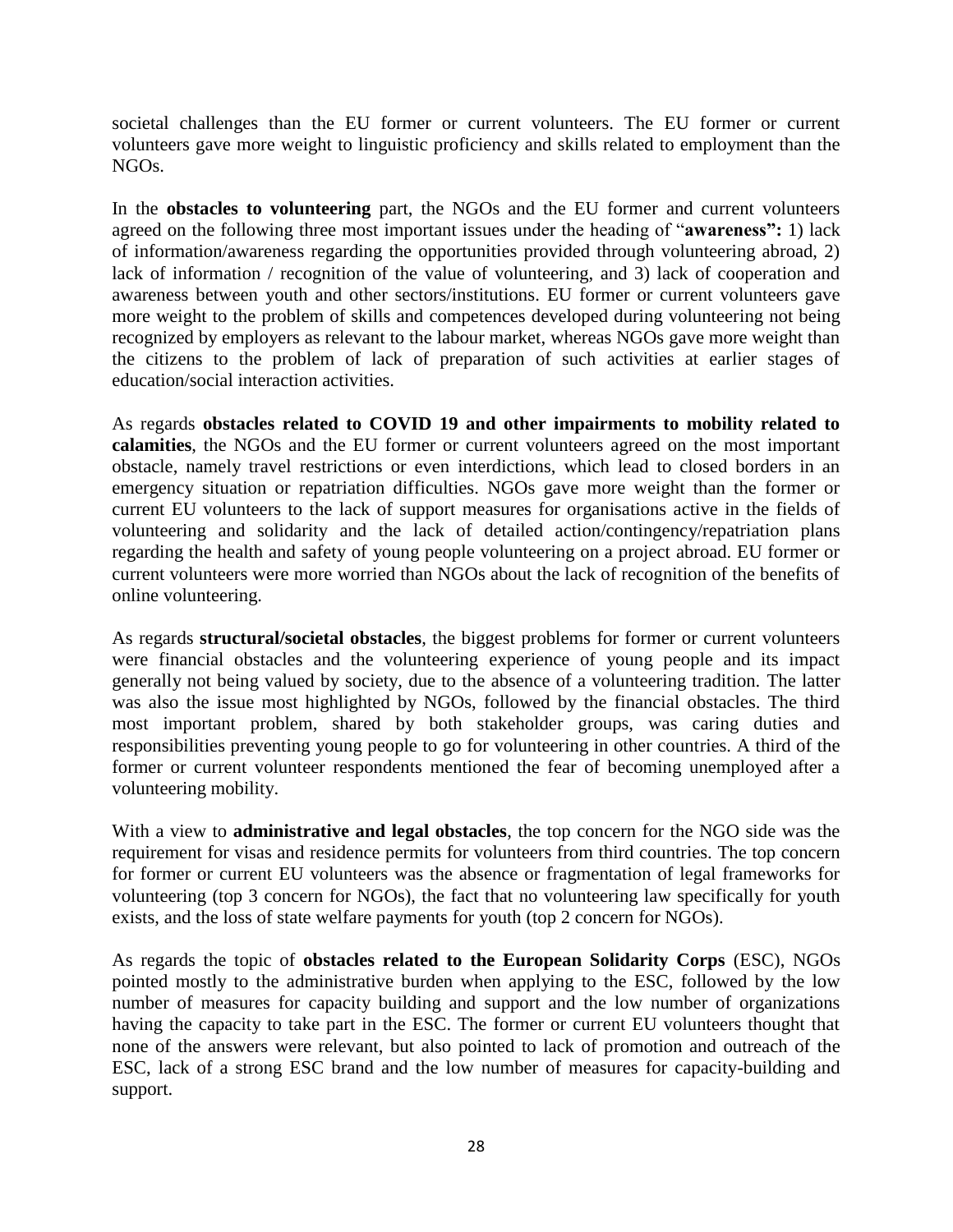In terms of **obstacles related to cooperation between the EU and Member States**, the NGOs listed the lack of complementarity between European and national volunteering schemes, as well as of sufficient information on administrative procedures. The former or current EU volunteers did not have strong views on any reply. The replies mentioned most were lack of complementarity between European and national volunteering schemes, lack of common understanding of what volunteering is, and lack of sufficient information on administrative procedures – or thought that none of the replies was relevant.

The NGOs left most of the comments in the **open text box on "other obstacles**", focussing on the issue of funding, low interest to volunteer from young EU residents, the IT infrastructure, inclusiveness of disadvantaged youth, the quality of the projects, which are often not interesting for qualified young people, lack of/non-transferability of services for the disabled when living abroad, lack of accessibility of information on websites and tools for users with disabilities, and long processing times. Only three former or current EU volunteers left comments, focussing on the wish to make volunteering projects accessible to minors, mobility obstacles for people from outermost regions and problems with visa and health insurance, and the administrative burden of the ESC and losing the well-built EVS brand.

NGOs and former and current EU volunteers put different priorities when it came to **actions for EU and Member States to focus on in the future**. For the NGOs, the most important actions were:

- 1) support the creation of local contact and information points to raise children and young people's awareness on a) benefits of volunteering, b) the role volunteering plays in solidarity, and c) to promote its impact and the benefits for communities
- 2) make available opportunities to properly assess, validate and certify the skills that people gain through volunteering or other solidarity activities across the Member States, so that they can be recognized, for instance by employers and in the education system
- 3) improve the attractiveness of the European Solidarity Corps programme including by improving the awareness and outreach to children and young people and by raising awareness on the importance of volunteering activities, which relate directly to solidarity
- 4) increase the inclusiveness of young people with fewer opportunities in cross-border solidarity activities; act to simplify administrative procedures to access crosssolidarity activities
- 5) Improve targeted acquisition, recognition and validation of transversal skills to employment and other societal challenges (e.g. climate crisis and the green transition) to tackle skills gap and skills mismatch.

For the former or current EU volunteers, the most important actions were:

1) make available opportunities to properly assess, validate and certify the skills that people gain through volunteering and other solidarity activities across the Member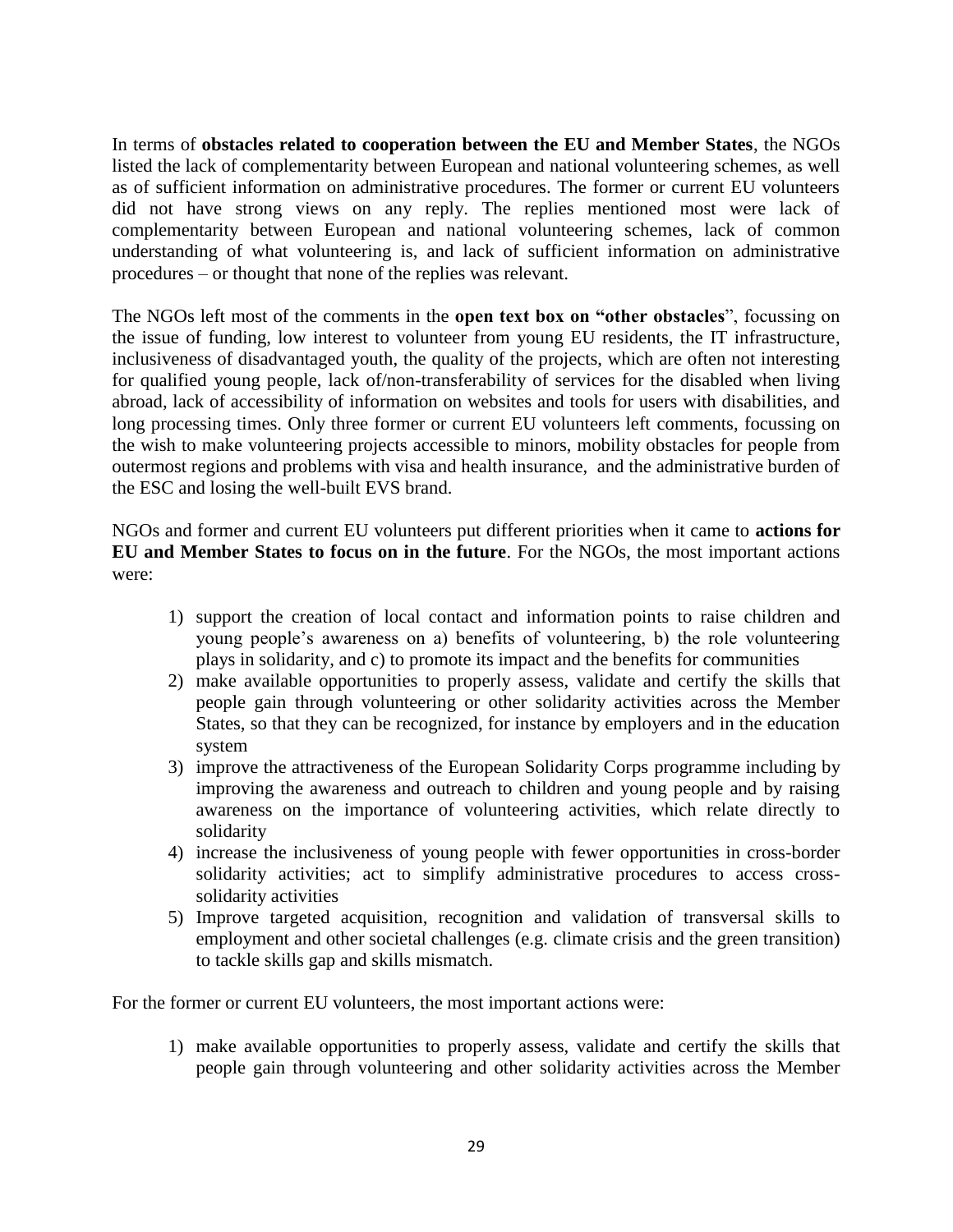states, so that they can be recognized, for instance by employers and in the education system

- 2) improve (or create) quality standards for volunteering
- 3) improve targeted acquisition, recognition and validation of transversal skills relating to employment and other societal challenges (e.g. climate crisis and the green transition) to tackle skills gap and skills mismatch; increase the inclusiveness of young people with fewer opportunities in cross-border solidarity activities
- 4) create more synergies and facilitate complementarity between the European and Member States' solidarity, volunteering, civic service and mobility schemes for young people; act to simplify administrative procedures to access cross-border solidarity activities
- 5) promote more linguistic support foreign language training.

The NGOs also left many comments in the **open text field on 'any field that future actions should focus on to promote the mobility of young people who want to undertake crossborder solidarity activities**'. These ranged from ideas such as a "Nobel Prize" for the best volunteer and creating a volunteering programme also for children, extraordinary cost coverage and more stable funding, training of regional multipliers, promoting green policies in volunteering, recognition of soft skills and awareness-raising of cross-border volunteering programmes, to solving the visa problem for third country nationals and an EU initiative to create affordable housing for mobility.

One former or current EU volunteer left the comment that minors should be given access to volunteering projects, and schools should be actively involved to inform about the possibilities. Three non-EU citizens suggested to make opportunities for people from third country partner countries, to have better tools in place to learn a language, to forbid organisations to host volunteers without providing accommodation, and to make sure that the organisations are really read to host volunteers.

In conclusion, one main concern of the former or current EU volunteers is the wish to have their **learning outcomes properly assessed, validated and certified**, so that they can be recognized by employers or in the educational system. Linked to this, a significant number of the responding former or current volunteers also mentioned the fear of becoming unemployed after a volunteering mobility. They would also like to see **quality standards** for volunteering and **increase the inclusiveness of young people with fewer opportunities**. The proposed policy lines of the recommendation foresee to raise awareness of the existing frameworks for identification, documentation and validation of learning outcomes of volunteering activities, as well as supporting organisers of volunteering activities in a more systematic and generalized use of existing national or EU frameworks for this purpose. Furthermore, they foresee measures to ensure that organisers of volunteering activities deliver on high quality and socially inclusive volunteering opportunities.

NGOs also supported opportunities to **assess, validate and certify the skills gained** and to **increase the inclusiveness of disadvantaged young people**. They felt that it was of prime importance to **raise awareness on the benefits of volunteering**, which the proposal for a recommendation also tackles. In the obstacles part, the NGOs focussed (more than the EU